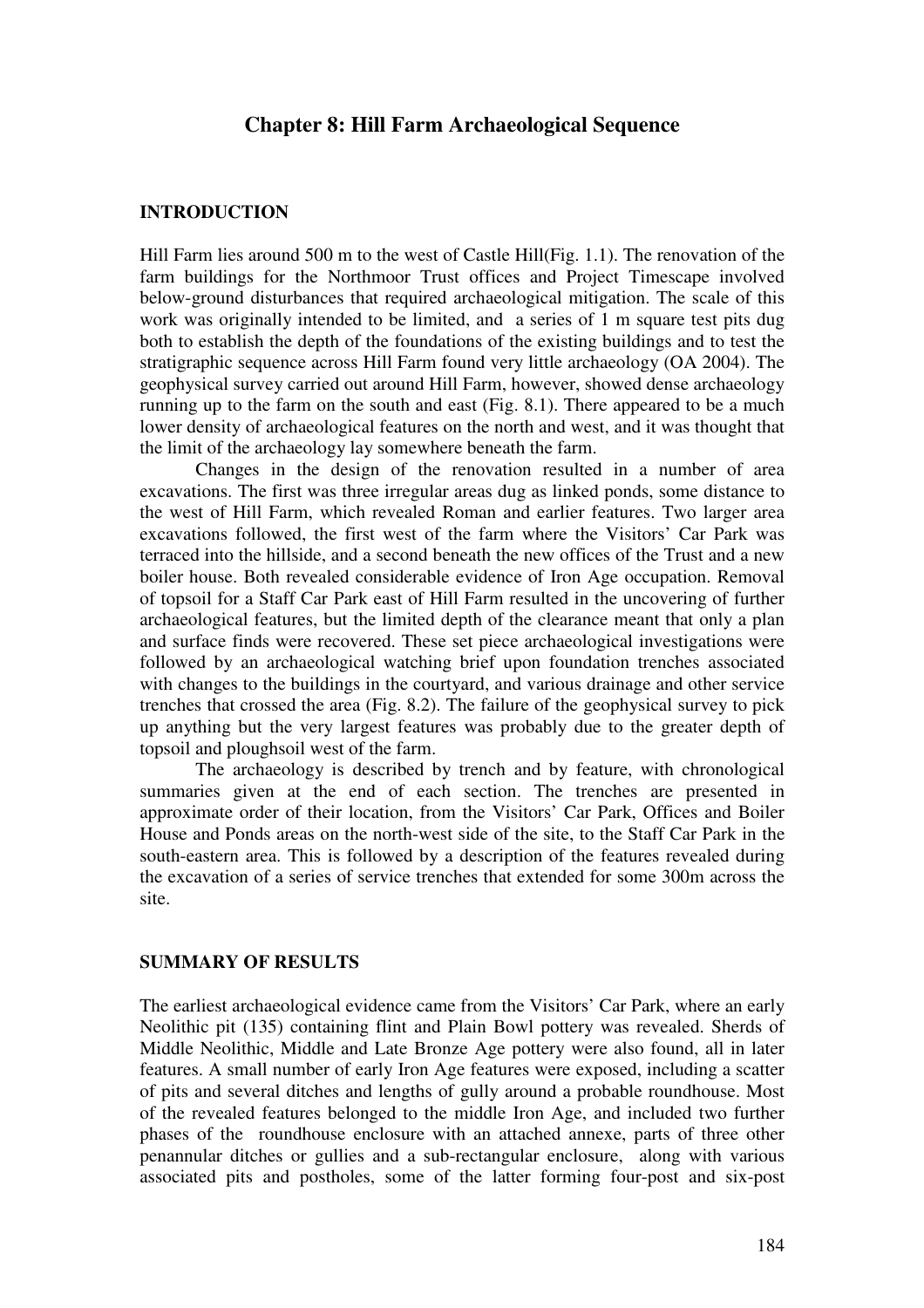structures. Roman features mostly consisted of enclosure and field boundary ditches, while a grave of probable Roman date was identified in the Visitors' Car Park. Postmedieval and modern features were also present, the most visible of which were a series of plough furrows that truncated the sites on a northeast-southwest trajectory.

# **PHASING METHODOLOGY**

Wherever possible stratigraphic relationships were used to provide a relative chronology. Such relationships, however, only accounted for a small proportion of the archaeological features at Hill Farm. Dating was obtained using artefact chronology, and in a few cases radiocarbon dating as well. Given its relative abundance and chronological sensitivity, pottery provided the most suitable dating tool in the majority of cases, although other artefacts were used where appropriate. Individual pottery sherds were spot dated as closely as possible, and an overall date was assigned to each feature according to the date of the latest diagnostic sizeable sherd. This approach treated earlier material within a mixed deposit as residual, and gave precedence to the date provided by later artefacts where it could reasonably be demonstrated (from their large size, abundance and/or the stratigraphic integrity of the deposit, for example) that intrusive material was unlikely to be present. Thus, a middle Iron Age date would be assigned to an assemblage dominated by undiagnostic or early Iron Age sherds, but containing a significant number of large-sized middle Iron Age sherds (e.g. pit 625 in the Offices and Boiler House area). Stratigraphic relationships were used to test the validity of the artefact dating, and to gauge the level of residual material that was present.

In many cases, it was possible to use a combination of stratigraphic relationships and ceramic association to arrive at a date for a feature. Due to the use of common fabrics in both the early and middle Iron Age on this site, however, much of the pottery could only be described as Iron Age. Late Iron Age fabrics are more distinct, but did not occur on this site. In other cases, it was necessary to rely on independent dating methods (e.g. radiocarbon determinations) or on phasing by spatial association. A circular arrangement of postholes, for example, might be grouped as a single structure and dated together on the ceramic evidence only available from one or more of the constituent features (e.g. structure 532 in the Visitors' Car Park).

# **STRATIGRAPHIC NARRATIVE**

### **Visitors' car park**

The Visitors' Car Park is situated directly to the west of Hill Farm on greensand, which is weathered and consisted of a mix of areas of greensand lumps and of areas of very sandy clay. The car park excavation covered an area of 1845 m², sloping gently down from east to west (Figs 8.3 and 8.7). Most of this area was under grass when excavation began, but the north-eastern edge of the site (over penannular gully 174/175) was covered by a concrete track and agricultural buildings. The topsoil (31) and subsoil (32) were removed using a mechanical excavator under continuous archaeological supervision. Around the farm itself, these layers together reached up to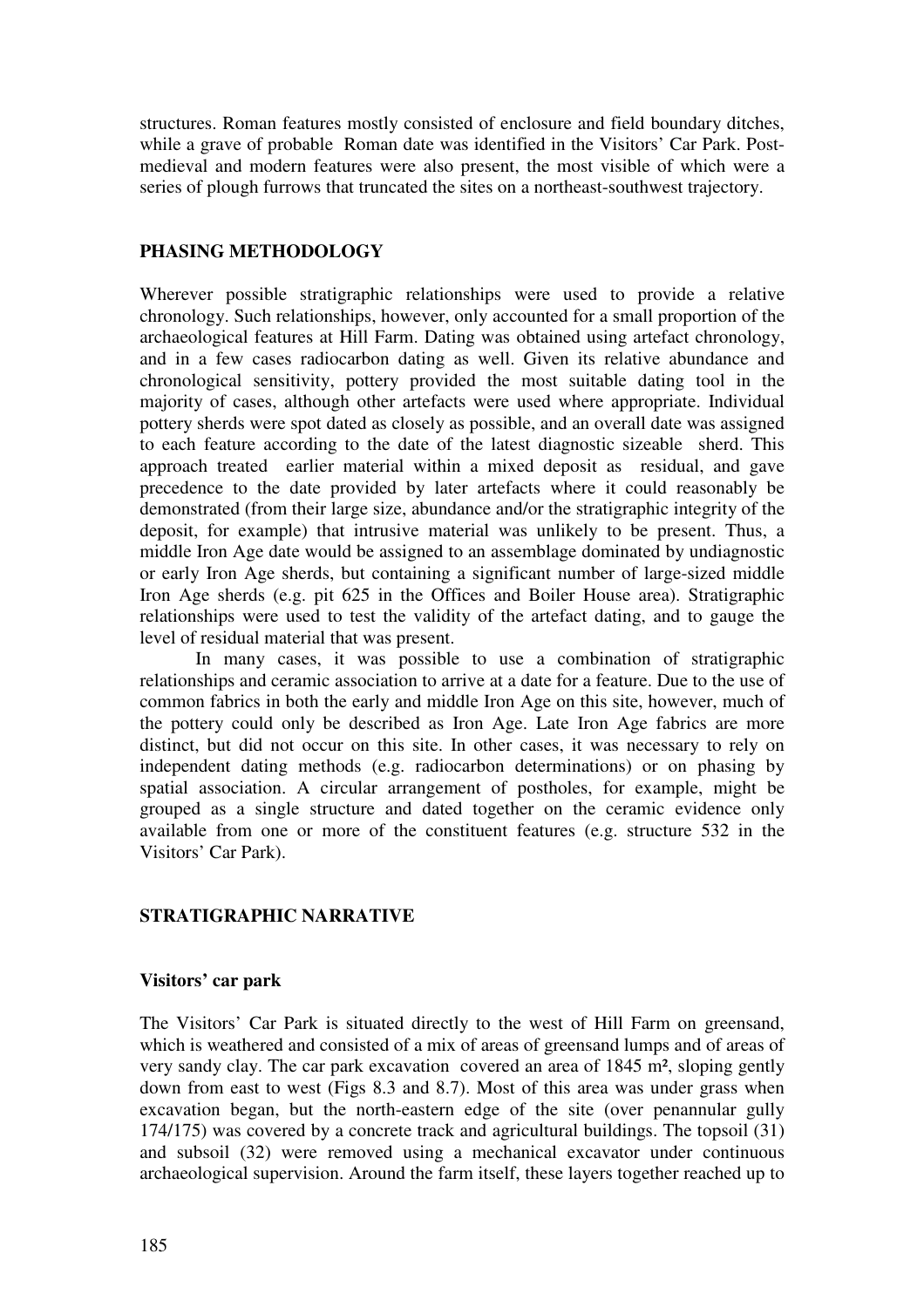0.8 m deep, probably the result of artificial levelling when the farm was built. The overburden became shallower as it extended away from the farm buildings, gradually diminishing to *c*. 0.4 m deep at the western edge of the area. The natural slope of the ground was thus more gradual than appeared on the surface.

Two substantial medieval furrows (133 and 243) on a north-east to south-west alignment were also found, and were removed by machine. These furrows truncated some of the shallower archaeological features. The terrace excavated for the Visitors' Car Park was a maximum of 1.4 m deep adjacent to the farm, and was approximately level. It cut deeply into archaeological features close to Hill Farm, necessitating full archaeological excavation, but shallowed to the west, so that towards the west end the subsoil was left in place and the tops of archaeological features were not exposed. A small area where one edge of a north-south ditch was visible was stripped slightly deeper, revealing an early Neolithic pit (135) and a continuation of the Roman ditch (177) observed during the Ponds excavation (see below). The archaeology is summarised below.

### *Early Neolithic*

### *Pit 135*

A small, bowl-shaped pit (135) (Figs 8.3 and 8.4, Section 125) was situated close to the western perimeter of the excavated area. This feature, the only datable Neolithic feature on site, measured 0.7 m in diameter and 0.23 m deep despite slight truncation by a plough furrow. The pit had two fills. The lower fill (179) was a friable, dark greyish-brown clay loam 0.12 m thick, containing a small number of local greensand fragments and a high proportion of charcoal  $(c. 25\%)$ . This fill deposit appears to have been deposited in a single episode, and probably shortly after the pit was cut, as no primary silting was noted. Sixty sherds of Plain Bowl pottery (236 g) and 37 flints were spread throughout the fill. The pottery from the pit is comparable to material from the Abingdon causewayed enclosure (Avery 1982). A radiocarbon date of between 3770-3630 cal BC (Poz-14321: 4890±40BP) was provided by some *corylus avellana* charcoal fragments in the same deposit (see Chapter 10).

No cores were retrieved from the pit, and only three chips were present in the sieved residues, so the assemblage is unlikely to represent knapping waste. The composition of the flint assemblage instead suggests that the tools were brought individually to the location as parts of a tool-kit. Three serrated flakes/blades may reflect plant processing activities, for example. No animal bone was recovered, but given the generally poor preservation of Iron Age bone elsewhere, this perhaps reflects poor local preservation rather than a genuine absence.

The upper fill (134) was a friable, mid grey-brown clay silt 0.11 m deep, containing a small amount of charcoal (*c*. 5%) and occasional burnt stones. The upper deposit contained notably fewer finds than the lower fill, yielding only 21 sherds (69 g) of Plain Bowl pottery and five flints, including two chips.

#### *Early Iron Age*

*Ditches 395, 400 and 534*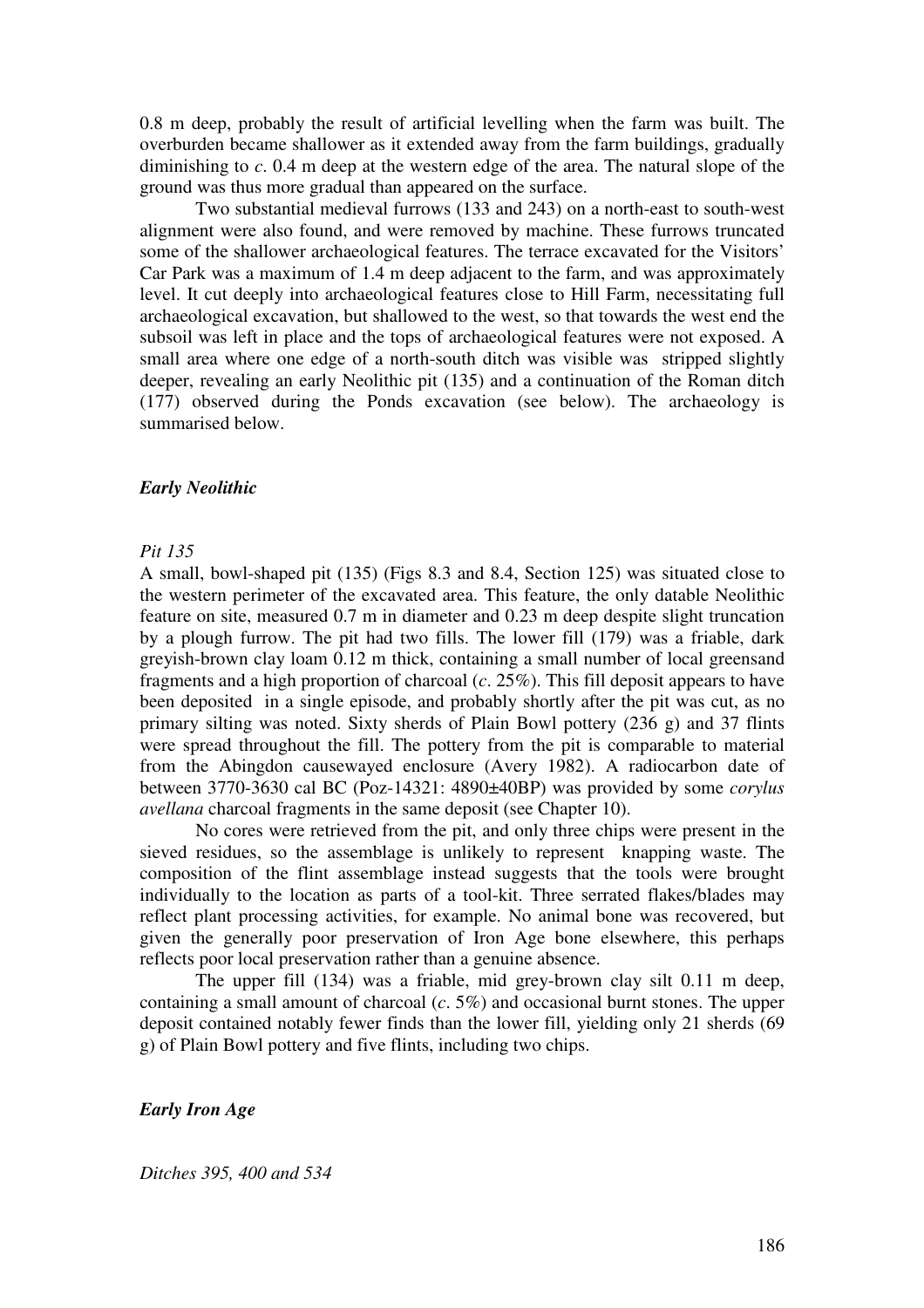A small number of features stratigraphically predate the middle Iron Age penannular gullies (174 and 175) and the attached enclosure ditch (80 and 100), but in general there appears to have been little early Iron Age activity in this area.

Shallow ditches 400 and 534 form opposing arcs that appear to represent the first phase of pennannular enclosure 174/175 (Fig. 8.3). Ditch 395 appeared to have been fully silted before its terminal was cut by penannular enclosure gullies 174 and 175 and enclosure ditch 80, and ended beneath them, so may also be contemporary. All three may have been associated with the posthole structure later encircled by gullies 174/175, although there is nothing to suggest that the structure has early Iron Age origins.

Curving gully 534 was 3 m long, 0.2 m wide and 0.1 m deep. It lay to the north of structure 532 and was cut by gully 175. It contained a single fill of friable, mid brownish-grey clay silt. A second length of curving of gully (400) lay south of, and was cut by, the entrance to penannular gully 174/175. Gully 400 was 4.6 m long and up to 1.2 m wide. It contained a friable, dark greyish-brown clay silt with charcoal flecking to a depth of 0.22 m. The gully contained 92 sherds (666 g) of Iron Age pottery, including one sherd (5 g) of diagnostically early Iron Age pottery. Cattle, horse, sheep/goat and butchered pig remains were recovered from the feature. These two gullies may represent the truncated remains of a penannular gully, predating gullies 174 and 175 which appear to share the same alignment and entrance.

Ditch 395 curved away to the north-west beyond the limits of the excavation. The ditch had a U-shaped profile and was 0.8 m wide and *c*. 0.5 m deep, rising to 0.28 m at the terminal. The ditch contained three fills (Fig. 8.4, Section 215), the lowest of which consisted of natural greensand fragments in a tenacious dark grey-brown silty clay matrix *c*. 0.1 m thick. This deposit was thicker on the eastern (outer) side. The secondary fill was *c*. 0.2 m thick and similar in composition, but contained only 25% greensand fragments. The silting suggests erosion from an external bank. The uppermost fill was a friable, dark brownish-grey clay silt with *c*. 10% greensand fragments. An assemblage of 12 sherds (83 g) of Iron Age pottery came from the ditch, mostly from the terminus, and included one sherd (22 g) of late Bronze Age/early Iron Age pottery and one sherd (3 g) of early Iron Age pottery. The ditch terminal contained an assemblage of animal bone, including cattle; this collection probably represents general refuse rather than a placed terminal deposit. A pit (498) was cut into the upper fills of the ditch terminal, but this feature was largely truncated by penannular gully 175.

# *Early/middle Iron Age*

#### *Pits 315, 349 and 498*

Pits 315, 349 and 498 clearly predate enclosure ditch 80/100 but, as they contained few finds, it is uncertain whether they belong to the early or the middle Iron Age.

Pits 315 and 349, which are among the largest examples revealed in the excavations, are both truncated by enclosure ditch 80 (Fig. 8.3). This is unlikely to be coincidental, and suggests that these pits not only remained visible in the middle Iron Age but also continued to have a significance that was worth referencing through the construction of later features. The surviving depressions of the infilled pits may still have been visible when the enclosure was dug, and may have been used to align the ditch.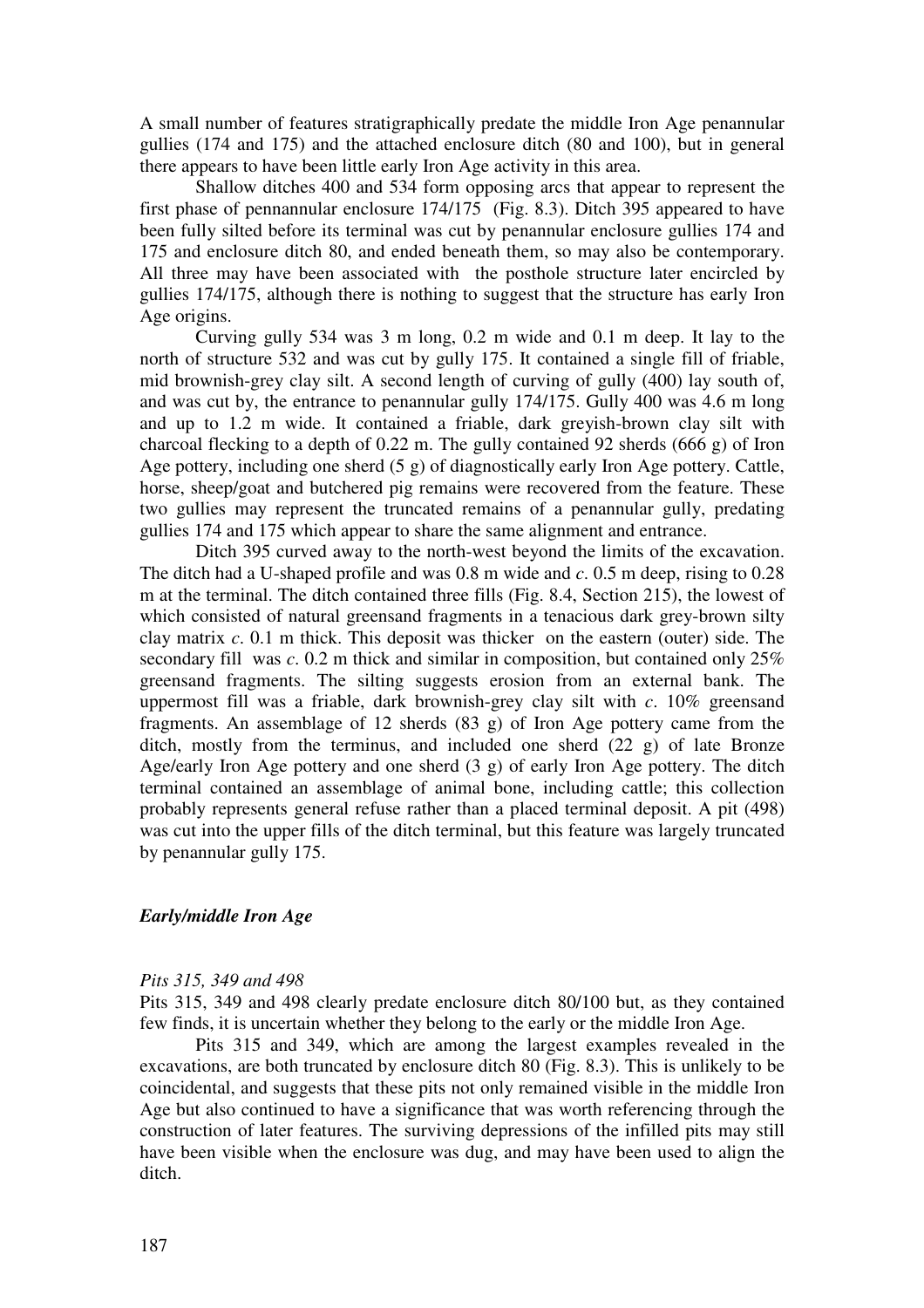Pit 315 (Figs 8.3 and 8.4, Section 163) measured 2.3 m in diameter and was circular in plan, with straight sides and a flat base. It measured 1.4 m deep and had nine fills (307-314) of friable clayey silt, ranging in colour from light grey-brown to mid brown-grey and containing some fragments of greensand. The majority of these fills were sterile, but three sherds (23 g) of Iron Age pottery and a few fragments of animal bone were recovered from deposits towards the bottom of the pit; one of the animal bones was charred. The large size of the pit and its deep cylindrical shape would have made it suitable for grain storage. Pit 349 measured 2.1 m in diameter and, with a depth of 0.5 m, was significantly shallower than pit 315. The pit contained two fills (350 and 351), both comprising a light brown silty clay with some greensand fragments. A single sherd (5 g) of Iron Age pottery was recovered from the upper fill (351).

Pit 498, which lay some 2 m to the east of pit 349, was cut into the terminal of ditch 395 and later truncated by enclosure ditch 80/100 and gully 175 (Fig. 8.3). The pit was roughly circular in plan, measuring 0.85 m by 1.15 m, and reached depths of 0.47 m. It contained three fills, the lowest of which (499) was 0.06 m deep and consisted of a tenacious, light yellow-grey silty clay containing 1% greensand fragments. The second fill (500) appeared to have slumped in from the northwestern edge, reaching depths of 0.12 m in places. This deposit was characterised by numerous greensand fragments within a compact, mid grey-brown silty clay. The uppermost and deepest fill (501) consisted of a mid grey-brown clay loam measuring 0.48 m thick, with occasional greensand and charcoal inclusions.

# *Middle Iron Age*

#### *Structure 532*

Structure 532 consists of two concentric penannular gullies (174 and175; Figs 8.3 and 8.4, Section 215) enclosing a number of postholes. The outer gully (175) was the more substantial of the two, measuring 0.6 m wide with an internal diameter of between 12 m and 12.6 m. It had a V-shaped profile and was up to 0.4 m deep. In plan, the gully was sub-circular but the circuit had several straighter lengths, perhaps reflecting the shape of the inner structure, or that the gully was dug between marker posts. The entrance to the outer gully, *c*. 4.5 m wide between the terminals, was oriented south-east. In most of the thirteen interventions, the gully was filled by a single deposit of firm, dark brown silty clay with frequent greensand inclusions. Intervention 143 had some primary slumping underlying the main fill, and the terminals (336 and 402) also contained two fills, an occupation deposit of friable dark brown sandy silt with some charcoal overlying the main fill. A small, machine-rolled object of modern date was recovered from the fill (477) of intervention 478 and was clearly intrusive.

The inner gully 174 was slightly more circular in shape. The gully measured between 0.3 and 0.6 m wide and had an internal diameter of 11.5 m, enclosing an area of approximately  $104 \text{ m}^2$ . The internal gully was generally much shallower than the external gully  $(e.g., Fig. 8.4, Section 215)$ , ranging in depth from 0.1 m to 0.4 m. It had an U-shaped profile and a similar fill of compact, mid to dark greyish-brown silty clay throughout its length. An iron hobnail, probably Roman in date, was recovered from context 490 and represents an intrusive find. Longitudinal sections were cut to look for post-impressions, but none was detected. As in the outer gully, the entrance was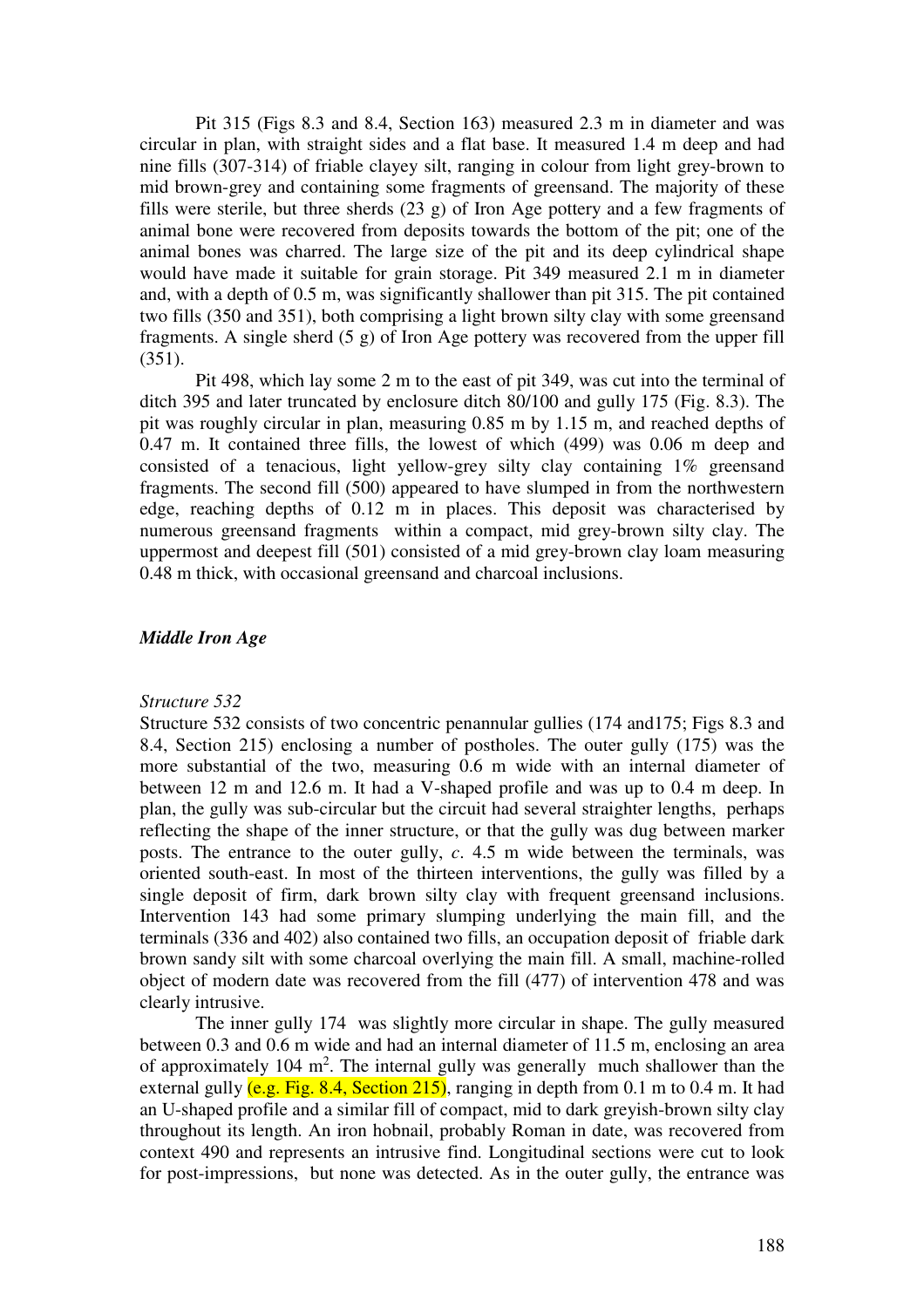aligned south-east and was approximately 4 m wide. The northern terminal (423) was cut by a larger gully or ditch (533) that continued eastwards beyond the excavated area. This ditch had an uncertain relationship with the outer gully 175, as both were removed by a later grave.

Numerous features that were either postholes or small pits were excavated within the area defined by the gullies, but it proved difficult to define a clear structure  $(Fig. 8.3)$ . Two substantial sub-circular postholes or pits (516 and 528) lay on the east side directly inside the gap in the penannular gullies, and may have held the posts to an entrance structure. Feature 516 was 0.85 m by 1.05 m and 0.4 m deep, while 528 was 1.15 m by 1 m across and 0.48 m deep. Both features contained three fills of friable, mid grey-brown clay silts with varying proportions of greensand; no visible evidence of the posts themselves had survived. A rough inner circle or oval of pits or postholes could be traced in the interior (368, 378, 380, 382, 398, 411, 434, 444; Fig. 8.5) perhaps indicating that this was an aisled structure. But while many of these features were quite substantial (up to 0.7 m in diameter) they were very shallow, the majority less than 0.2 m deep. If these features do represent a building, it is therefore possible that the plough furrow crossing the centre of the structure has entirely removed some of the structural postholes, and it can be seen from the section drawings that the postholes directly below the plough furrow were generally shallower than their companions  $(Fig. 8.5)$ . Two small, irregular iron fragments and a small piece of iron plate with two possible rivets came from posthole 337 (context 338), while postholes 380 and 398 contained a small assemblage of Iron Age pottery (four sherds weighing 30 g).

Numerous small postholes were clustered in the south-east quadrant of the area defined by gullies 174 and 175 ( $\overline{Fig. 8.3}$ ). The majority of these features were relatively insubstantial, measuring between 0.1 m and 0.2 m wide with a similar depth. It is possible that some of these may be the survivors of an outer wall, but if so, only a small arc of this conjectured wall line has remained.

Pit 486 was located towards the centre of the area defined by gullies 174 and 175 ( $\overline{Fig. 8.3}$ ). The pit was circular in plan with near-vertical sides and a flat base, measuring 1.24 m diameter and 0.5 m deep. The primary fill (485) was a friable, dark greenish-grey clay silt, probably deriving from natural silting, which was overlain by a compact, dark grey-green silty clay containing 40% greensand lumps (428); this deposit probably represented an episode of deliberate backfilling and contained eleven fragments (1.864 kg) of burnt and/or unworked stone. A bowl-shaped pit (484), measuring 1.24 m diameter and 0.39 m deep, was cut into the top of pit 486. Pit 484 contained a single fill of redeposited greensand lumps (483), resulting from the rapid backfilling of the cut. A cattle metacarpal from the fill displays pathologies that suggest the animal was used for traction.

#### *Enclosure 80 and recut 100*

Enclosure 80 (recut 100) ( $\frac{Figs 8.3}$  and 8.4, Section 163) ran from just north of penannular enclosure ditch 175 and enclosed an elliptical area some 235 m² in area to the south-west. The enclosure ditch was  $0.7$  to  $0.8$  m wide, had steep sides  $(c. 70^{\circ})$ and a concave base, and was around 0.5 m deep. The north-eastern terminal, north of enclosure 175, was square in plan while the south-western terminal was more rounded. The ditch was filled with a series of friable, light to mid greyish-brown clay silts with variable proportions of natural greensand; in some of the sections, the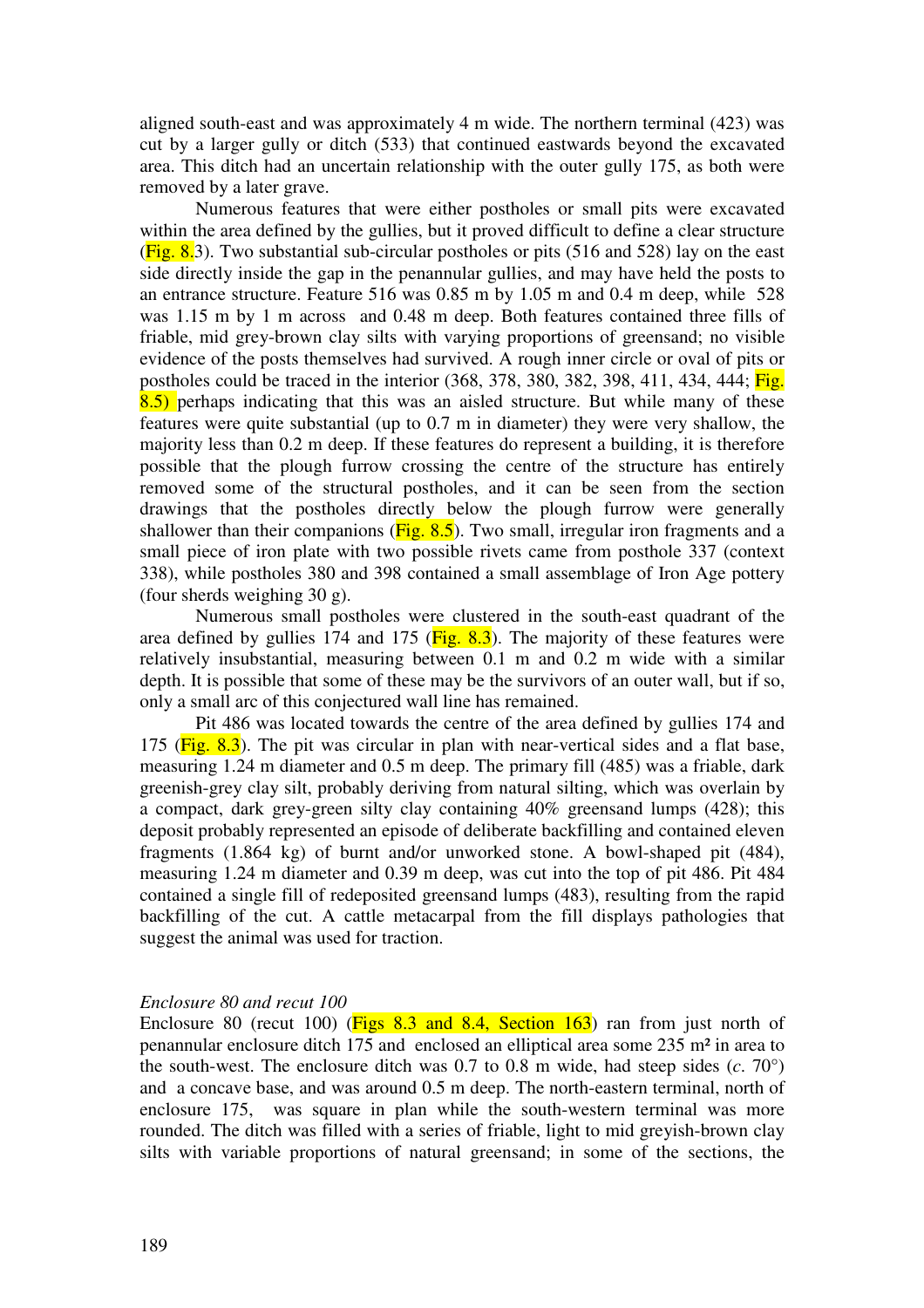greensand inclusions were predominantly found on the inner side of the enclosure, perhaps indicating primary slumping from an internal bank.

The ditch was recut (100) on one occasion, the recut lying within the original ditch along most of its length. The recut ditch measured *c*. 0.75 m wide and *c*. 0.4 m deep, with a relatively flat base. It had steep sides in the lower half of the profile, opening to a broad cut at the top, probably the result of weathering affecting the upper sides of the ditch. The filling again provides some indication of an internal bank and natural silting. The upper deposits, particularly those close to south-west terminal, were darker and contained a higher proportion of charcoal and cultural debris. The largest group of middle Iron Age pottery (117 sherds), including fine B2 jars and D1 bowls, came from this feature.

Contained within the area of enclosure ditch 80/100, and probably associated, was a small gully, represented by two lengths of ditch (90 and 110). These lengths of gully were probably intended to form parts of a single barrier, but were cut short by two plough furrows running west-south-west across the site  $(Fig. 8.3)$ . As the gully does not, however, appear in the small gap between these two furrows, it is likely that there was originally a gap between them on the east side. At the western end, the gully ran into ditch 80, which in section appeared to cut it. The gully ran eastwards from enclosure ditch 100 for *c*. 10 m, in line with the south edge of circular enclosure ditch 174 , before turning south-east and terminating adjacent to pit 97 and the terminal of enclosure ditch 100. The gully was *c*. 0.3 m wide and 0.12 m deep. Gully 90/110 contained a single fill of friable, dark greenish-grey, clay silt containing occasional greensand fragments, but no pottery or other finds were recovered from it. It is possible that this gully was earlier than enclosure 80, perhaps terminating just short of pit 315 at its north-west end as it did just short of pit 97 in the south. But it is just as likely that the gully originally ran into ditch 80 and was contemporary with it, filling to its surviving depth with silt before ditch 80 silted to the same depth, and so when both were truncated it appeared to be earlier. Spatially, it is most likely to have formed part of the complex represented by structure 532 and enclosure ditch 80/100, and would not have formed an adequate barrier on its own, even in its original form.

A total of nine pits (41, 94, 97, 149, 180, 258, 292, 295 and 318) and eleven postholes (58, 61, 63, 65, 67, 120, 184, 285, 297, 299 and 301) were identified within the enclosure and around its entrance  $(Fig. 8.3)$ . Pits 94 and 258 cut the enclosure ditch, along with its recut, while posthole 67 cut gully 90/110. It is possible, therefore, that the features represent more than one phase of activity, and it is uncertain exactly how many related to the use of the enclosure itself. Twelve pieces of copper alloy edge-binding were retrieved from the fill (68) of posthole 67, and are similar in form and appearance to another length of copper alloy strip from posthole 61 nearby (see below).

Pit 41 (Figs 8.3 and 8.4, Section 111) was the largest of this group, being nearly 1.5 m in diameter and 0.73 m deep, and lay just outside the entrance to the enclosure. It was flat-based with near-vertical sides, eroded back at the top, and contained a more complex sequence of seven fills. The lowest fill (73), a tenacious, dark greyish-brown silty clay, represents a period of natural silting. Overlying this deposit was a 0.04 m thick layer of charred material (72) and a 0.04 m thick layer of burnt clay (71), perhaps indicating an episode of *in situ* burning. The charred material included cereal grains, chaff, and a variety of wild plants, as well as charcoal. Eight sherds (16 g) of Iron Age pottery were recovered from this layer.

Overlying these layers was a tenacious, dark yellowish-brown silty clay (69), with charcoal (5%) and numerous fragments of burnt greensand. A few fragments of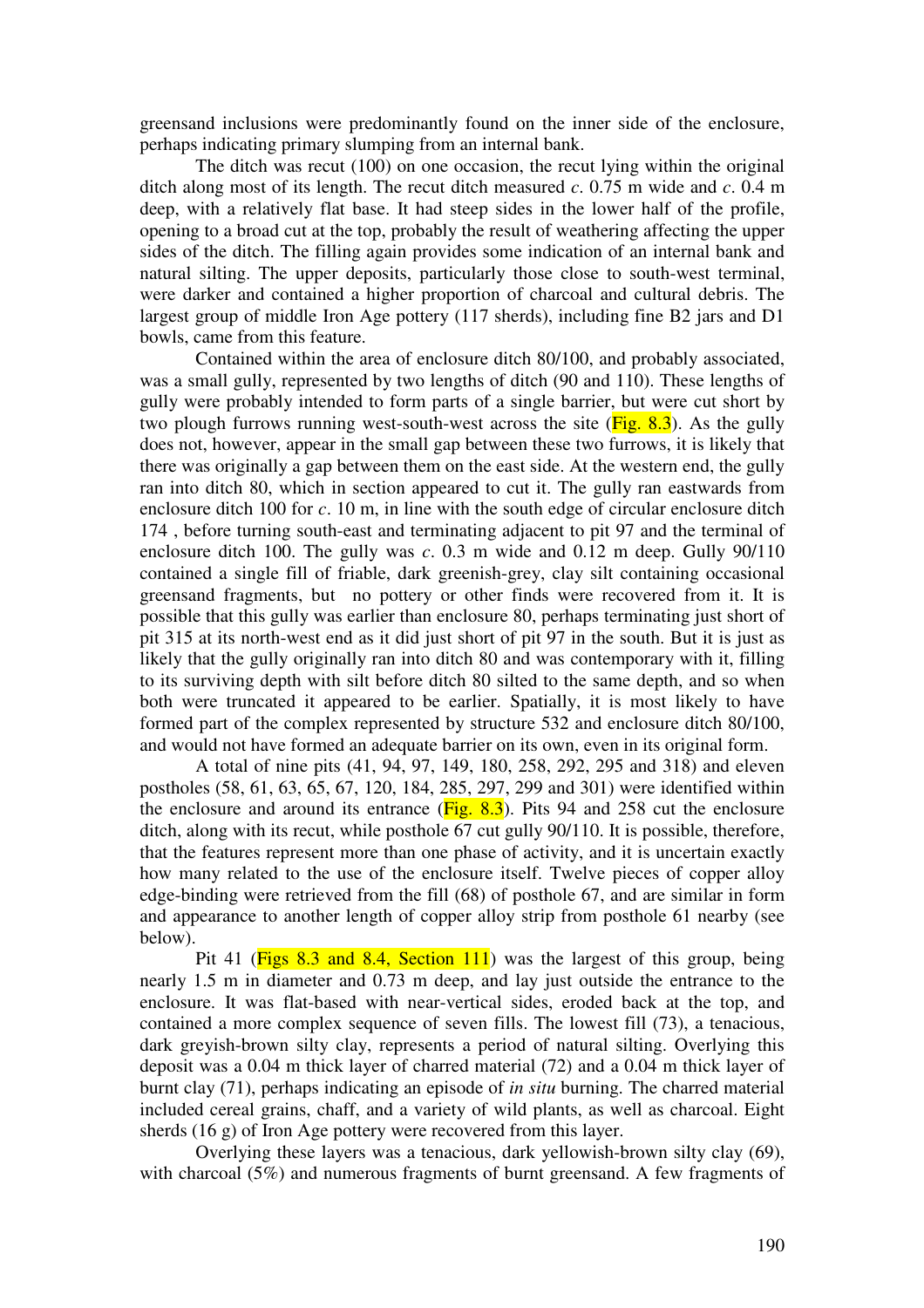animal bone and six sherds (31 g) of Iron Age pottery were recovered along with 15 fragments (2.377 kg) of the upper and lower stones of a Lodsworth Greensand rotary quern, which had been fractured by fire. Despite its fragmentary condition, three edge pieces from the upper stone can be refitted to allow the diameter to be estimated at *c*. 320 mm when complete (Fig. 9.2). The same deposit contained a large mammal metapodial, possibly from a horse, which had been sawn at one end and shaped and polished along the length. Some charred grains of *vicia* or *luthymus* from this deposit were dated to between 200 BC and 1 AD (Poz-14320: 2080±35BP).

This deposit was overlain by a tenacious, dark brown clay silt with a high proportion of charcoal (10%) and some greensand (49), which, like layer 69 above, was probably dumped in the pit. The deposit included several cattle bones and a horse pelvis. Some of the bones, including the horse bone, had been butchered; others had been burnt. Three sherds (12 g) of Iron Age pottery and one sherd (4 g) of residual late Bronze Age pottery were recorded from the fill. Charred plant remains were also recovered, including some cereal grain and chaff. A thick deposit of compact, dark grey-brown clay silt from slow natural silting (43) overlay deposit 49. This fill produced the largest quantity of Iron Age pottery from the pit, a total of sixteen pieces (54 g); one sherd (6 g) of late Bronze Age pottery was also present. The highest fill (42) in the pit was a friable, dark grey-brown clay silt with a high proportion of redeposited natural greensand, probably resulting from deliberate backfilling. In general, the pottery and animal bone came from the middle fills (43, 49, 69 and 72), and might suggest that the upper fill was dumped in order to cap the disused pit.

The majority of the pits (97, 94, 149, 180, 292 and 318) were of similar diameter (between 1.21 m and 1.64 m), although they ranged from 0.19 m to 0.64 m deep; these pits were significantly smaller than the earlier pits 315 and 349 that were cut by enclosure ditch 100.

Pits 97, 180, 292 and 318 had between one and three fills and contained only a few fragments of animal bone and (except for pit 318) some sherds of middle Iron Age pottery. Pit 318 however contained a large fragment (5 kg) of a Culham Greensand saddle quern (sf. 41) within its upper fill (316). Pit 292 contained a single sherd (5 g) of possibly middle Bronze Age pottery, along with five sherds (15 g) of middle Iron Age pottery. Nearly 70 fragments of animal bone were recovered from pit 97, including cattle and sheep/goat bones, but no burnt or butchered fragments. Most of these pits were probably filled over a short period of time, distinguishing them from pits 94 and 149, which contain more fills suggesting a longer and perhaps more varied use.

Pit 94 cut and therefore post-dates enclosure 80/100. The pit was 1.2 m in diameter and 0.6 m deep with vertical sides and a flat base. It contained a sequence of five fills, which were of similar depth ranging from 0.11 m to 0.19 m deep. The lowest fill (95) was a compact, dark greenish-brown silty clay with a high proportion of greensand fragments (40%), probably originating from side collapse. This deposit was overlain by a compact, dark yellow-brown silty clay (96), with 20% greensand fragments. The deposit also contained eight (19 g) Iron Age pottery sherds and several animal bone fragments. Overlying layer 96 was a deposit of tenacious, dark greenbrown clay silt (75) that had probably accumulated from slow erosion into the pit, and contained three sherds (7 g) of early Iron Age pottery with eleven sherds (109 g) of middle Iron Age pottery. This deposit was overlain by two further silt layers (76 and 77) containing greensand fragments and charcoal flecking. Finds included seven sherds (46 g) of Iron Age pottery and one sherd (15 g) of middle Iron Age pottery. A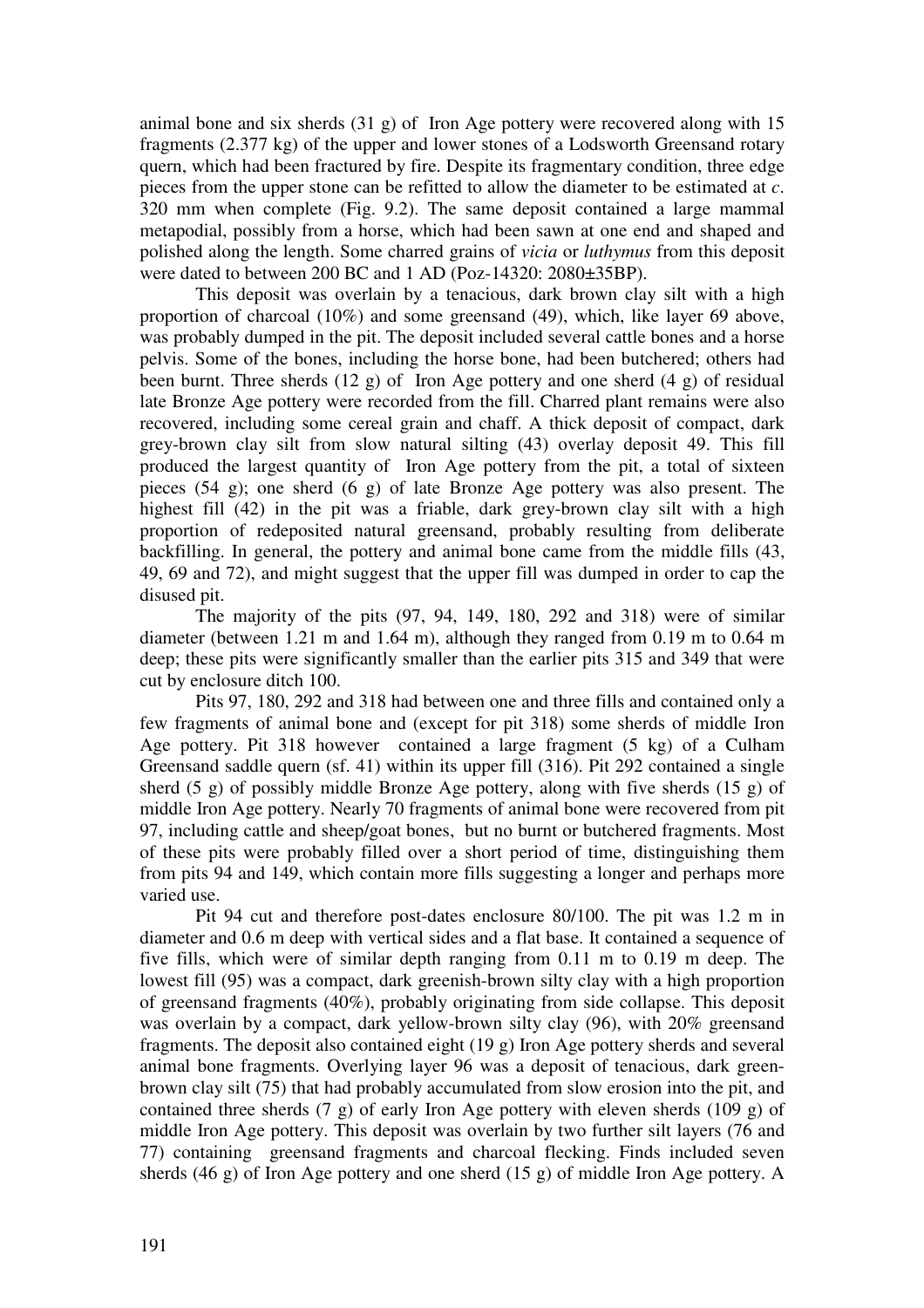worked bone toggle was recovered from context 76, the penultimate fill (see Chapter 9). These upper fills also produced a large assemblage of 55 fragments of animal bone, including horse, sheep/goat and bird. The two upper fills, which contain the majority of finds, appear to represent the accumulation of occupational debris and silt in the top of a half-filled pit.

Pit 149 (Fig. 8.4, Section 134) was located near the centre of enclosure 100. The pit was oval-shaped with near-vertical sides and a flat base, measuring 1.64 m in diameter and 0.54 m deep. The frontal bone of an adult male (skeleton 319) lay directly on the base of the pit in the centre, and was surrounded and covered by the lowest pit fill (176), a friable, dark yellowish-green clay silt with degraded greensand fragments. The primary fill also contained significant deposits of animal bone, including horse and fish bone, along with a few sherds of pottery. A vole femur was hand collected from the same fill, along with additional vole elements and an eel vertebra from the sieved residues. Radiocarbon determinations of between 250-410 cal AD (Poz-14322: 1715±30BP) came from one grain of *hordeum sp*. and two grains of indeterminate cereal in pit 149 (deposit 176).

This deposit was overlain by a friable, dark yellow-brown clay silt (148) containing further pottery and animal bone, which was apparently tipped in from the south-western edge. The pit was subsequently backfilled and compacted with redeposited greensand (147), which contained worked section of sheep/goat metatarsal. The bone, which was burnt and very highly polished, had been thinned in two places. The pottery assemblage from this deposit included 13 sherds of early Iron Age pottery and two residual sherds (8 g) of middle Bronze Age 'bucket urn' type pottery, which consisted of thick, densely flint-tempered body sherds. Most of the ceramic assemblage from the pit dates to the middle Iron Age, however, and consists of 44 sherds (274 g). These were recovered from the primary fill (176) and from two secondary fills tipped in from the southwestern edge (147 and 148). The late radiocarbon date may have been obtained from intrusive charred plants remains, as it is unlikely that the assemblage of middle Iron Age pottery, which includes several large sherds, could all be residual and no Roman pottery was recovered from the pit.

The remaining hollow was partially filled with a friable, dark brown-black clay silt with distinct tip-lines from its gradual accumulation (145), before a final deposit of friable, dark brownish-grey clay silt and charcoal (144) was deposited. Both fills contained fragments of animal bone and sherds of pottery, while a fragment of a small iron blade (SF 42) was recovered from the upper fill (144). The blade fragment is slim, straight and double-edged, and cannot be precisely paralleled by known examples of Iron Age and Romano-British date. The pit was surrounded by three postholes (285, 299 and 301), which may have formed part of an associated structure.

Pits 258 and 295 were slightly smaller than the other pits in the general area. Pit 258 was oval, measuring 0.9 m by 0.7 m and 0.25 m deep. The pit cut through the fill of enclosure recut 100, and was clearly late in the sequence of activity. It contained a single deposit of friable, dark grey-brown silty clay (259) that was exceptionally rich in charcoal and contained seven sherds (26 g) of Iron Age pottery. Pit 295 measured 0.7 m diameter and was 0.35 m deep. The pit again contained a single fill (296), a friable, mid grey-brown clay silt with occasional greensand fragments, but no pottery. It has been dated by its stratigraphic position below middle Iron Age pit 297, but could still be earlier. Pit 94 also cut the recut and fills of enclosure 100. Pit 94 measured 1.21 m diameter and was 0.68 m deep. The pit, which contained five deposits, appears to have filled up with a mixture of material resulting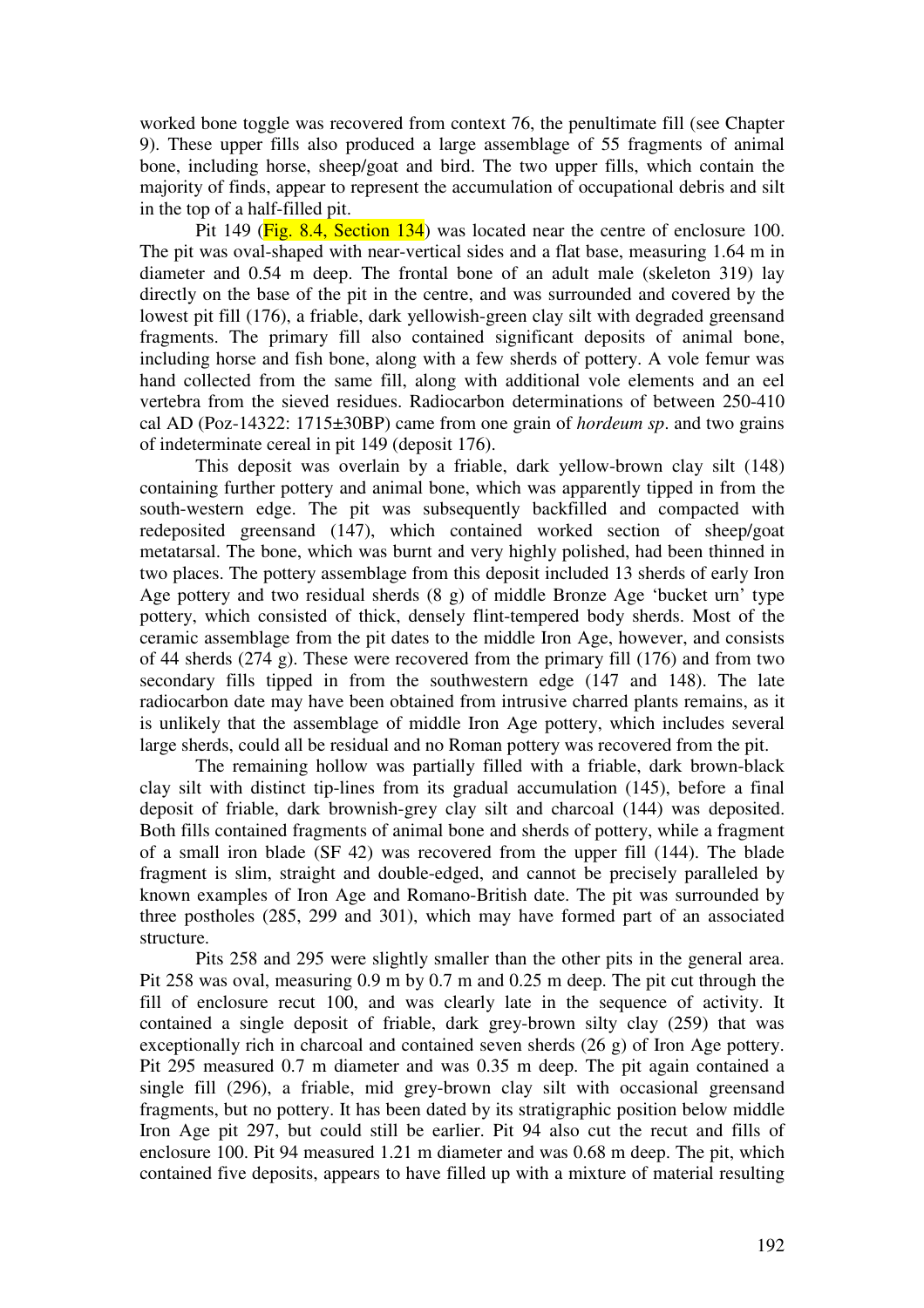from slow natural silting interspersed with deliberate deposits that included pottery and bone. The primary fill, a dark green-brown silty clay 0.15 m deep, appeared to have formed fairly rapidly after the initial cut. It was overlain by a series of deposits, generally consisting of grey-, green- or yellow-brown silty clays reaching depths of up to 0.19 m. The pottery assemblage comprised 30 sherds (196 g), and mostly consisted of diagnostic middle Iron Age pottery (12 sherds weighing 124 g) and undifferentiated Iron Age pottery (15 sherds weighing 65 g).

Three postholes (63, 58 and 61) were positioned at 4 m intervals, forming a short row on an approximately east-west alignment, subdividing the northern area of the enclosure formed by gully 90/110. Posthole 61 (context 62) contained a piece of copper alloy strip, which had been rounded at one end and folded; similar fragments were recovered from posthole 67, some 2 m to the north of posthole 61. As posthole 67 cut gully 90/110, it is possible that these postholes represents a late division of the area within enclosure 100.

### *Penannular gully 60 and recut 70*

A second penannular gully was partially revealed at the south edge of the Visitors' Car Park ( $\overline{Fig. 8.7}$ ). The gully showed two distinct phases of construction. The first cut (60) had largely been truncated by its recut (70), but measured in excess of 0.65 m wide and 0.2 m deep with an internal diameter in the region of 10.4 m. It had a flat base with gently sloping sides and contained a single fill of friable greyish-brown clay silt with some greensand fragments, probably gradual silting. The gully had an entrance to the east and a small (1 m wide) gap to the north. The recut (70) respected the eastern entrance, but continued across the northern opening. Recut 70 had a Vshaped profile, measuring up to 1.1 m wide and 0.46 m deep with an internal diameter of *c*. 11.1 m. Most excavated sections contained only one fill, a friable dark greybrown silty clay with *c*. 25% greensand fragments. Excavation of the terminal (slots 262 and 50), however, revealed a sequence of three fills. The lower fills were similar to those elsewhere in the ditch, but also contained some charcoal. The uppermost layer was filled with greensand lumps that were probably deliberately dumped. The pottery assemblage comprised 181 sherds (1610 g) of pottery, including 85 sherds of diagnostically Middle Iron Age pottery came from the fills of the recut, while Iron Age pottery was found in all except two of the interventions. The terminals produced the largest quantity, a total of 103 sherds weighing 895 g.

Several features appeared to be associated with this enclosure  $(Fig. 8.7)$ . Posthole 171 cut the fill of ditch 60, lying just beyond the outer edge of gully 70. Three postholes (44, 128 and 234) and a stakehole (47) were recorded within the ring gullies, but too little of the interior of the enclosure was excavated to discern a structure. Only one of the postholes (44) contained pottery, a total of 18 Iron Age sherds weighing 75 g. Pit 53 lay adjacent to the eastern terminals of gullies 60/70. This pit measured 1.5 m in diameter, was 1.3 m deep and had three fills. The primary fill (54/55) resulted from the natural erosion of sand and silt from the sides of the pit and produced an assemblage of four sherds (51 g) or early/middle and middle Iron Age pottery. The secondary fill (56), a compact yellowish-brown clay silt with a high proportion of greensand, may have resulted from further erosion or from deliberate backfilling. The uppermost surviving fill (57), a compact, mid grey-brown clay silt, contained a few pieces of greensand and 10 sizeable sherds (171 g) of middle Iron Age pottery; this fill may also represent deliberate backfilling of the feature.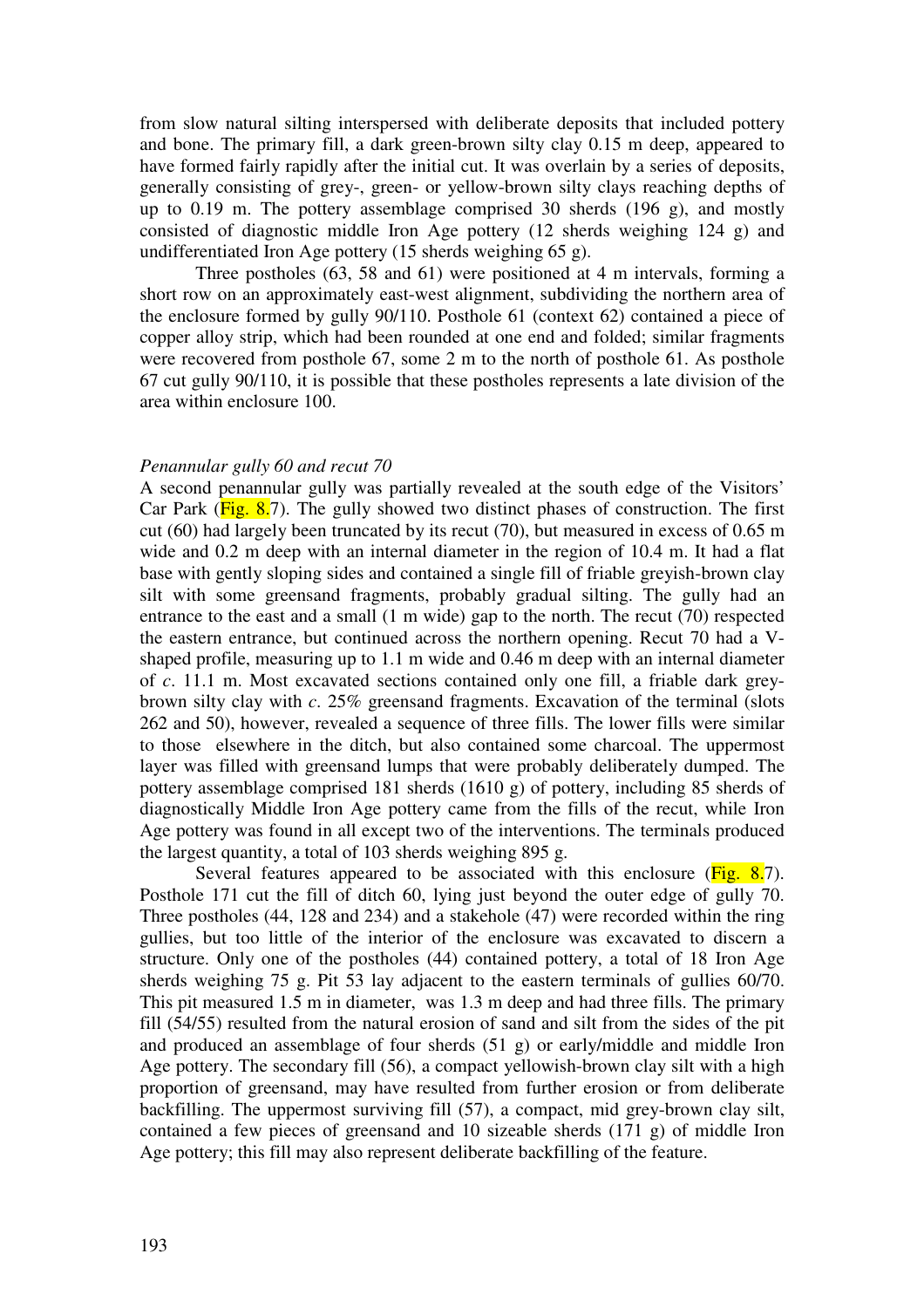### *Enclosure 610/871*

Enclosure 871 (876, 879 and 895) lay to the east of ring gully 60/70 and, as it extends into the area of the Boiler House and New Office Building (as enclosure 610, see Fig. 8.7), will be described fully in that section.

### *Roman*

### *Grave 333*

Grave 333 was aligned northeast-southwest, and cut through the terminals of gully 175 (part of roundhouse 532) and gully 533 ( $\overline{Figs 8.3}$  and  $\overline{8.6}$ ). The grave was subrectangular in shape, measuring 2.05 m by 0.75 m, with vertical sides surviving to a maximum depth of 0.2 m. The skeleton (320) lay on its left side with the skull to the north-east, facing south-east. The bones was poorly preserved, but could be identified as belonging to an adult, probably female. No grave goods were found and no evidence of a coffin was recorded. The backfill of the grave, a compact, dark greybrown clay silt, contained middle Iron Age pottery, although it is likely that this is residual and derives from the truncation of the underlying middle Iron Age features. A total of 44 fragments of animal bone, including cattle, horse, pig and three unidentified calcined fragments, were recovered from the fill. The poor condition of the animal bone suggests that it had been redeposited in the grave fill from disturbed middle Iron Age features. Stratigraphically, the burial post-dates the middle Iron Age gullies surrounding structure 532, but is otherwise undated; the form of the grave and the burial rite suggest a Roman (or just possibly a Saxon) date.

# *Ditch 177*

On the western edge of the excavated area, part of a ditch running approximately north-east was exposed ( $\overline{Fig. 8.3}$ ). This line followed that of Roman ditch 16090, found crossing Ponds 1-3, and was probably a continuation of the same (see Fig. 8.2). The ditch was not excavated, but a concentrated group of animal bones was recovered from the surface of the uppermost fill. This group included a crow radius, along with a further 54 fragments of large mammal bone. A small, spherical ball of marcasite (20 g) and two burnt fragments of quartzite (124 g) were recovered from the fill (176).

# *Unphased*

A large tree-throw hole  $(250)$  lay some 4 m to the south of gully 80/100 ( $\overline{Fig. 8.3}$ ). This irregular feature measured 2.2 m in diameter and 0.6 m deep, and contained two fills. The lower fill (249) was a firm, mid grey-brown clay silt tipping in from the north-east; the upper fill (249) was similar but was up to 0.5 m deep in places. No datable finds were recovered.

### **Boiler House and New Office Building**

The excavations undertaken in advance of the construction of the new Boiler House and New Office Building lay south-east of the Visitors' Car Park, on the site of the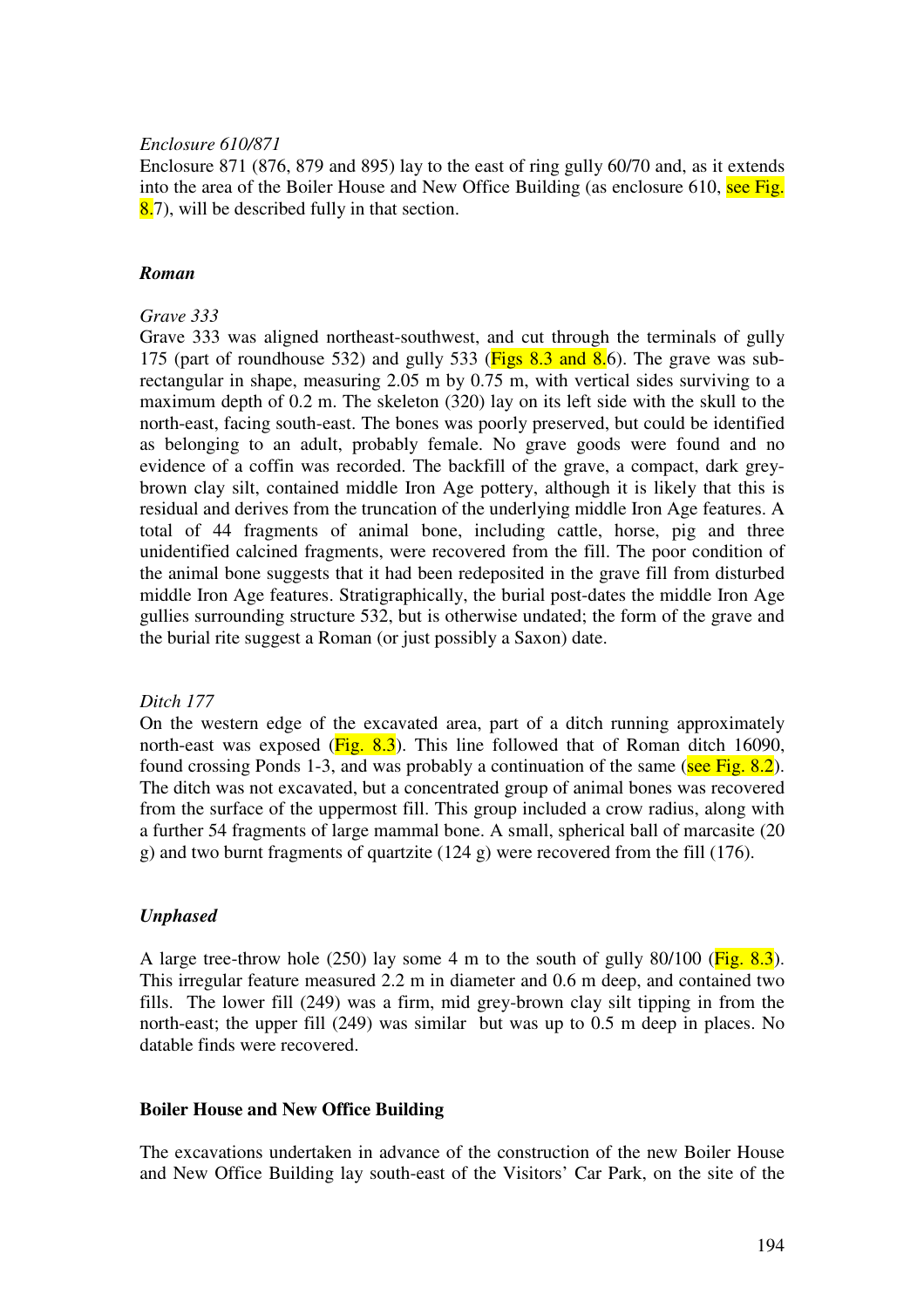Victorian farmhouse that formerly occupied the southern part of Hill Farm (Fig. 8.2). The excavations comprised the approximately square area of the Office Building, and a rectangular extension to the west where the Boiler House and accompanying services would be constructed. The total area covered  $c$ . 509 m<sup>2</sup> ( $\overline{Fig. 8.7}$ ). The topsoil (31) and subsoil (32) were removed by machine to reveal archaeological features cutting into the Upper Greensand natural. In the northern part of the site, where previous construction had truncated the archaeological features, the overburden was 0.65 m deep. To the south, in the former garden area, the topsoil and subsoil together reached depths of 0.5 m. The geological surface was cut by a few shallow east-west aligned plough furrows and scars.

Most of the archaeological features in this area date to the middle Iron Age. Features include pits and postholes (some of which formed four-post structures), a penannular gully with two phases of ditch, and an enclosure ditch that extended into the Visitors' Car Park. A Roman ditch, aligned east-west, was clipped by the southern limit of excavation and may represent the western continuation of a ditch seen during geophysical surveys and observed in the Staff Car Park to the east (see Figs 8.1 and  $8.2$ ).

The sequence of development in this area is not entirely clear due to limited stratigraphic relationships, small artefact assemblages and the largely undifferentiated ceramic types of the middle Iron Age. The surviving stratigraphic evidence demonstrates that pit 742 predates the construction of penannular gullies 690 and 700, but no relationships are available for the other pits. Likewise, four-post structure 546 must predate or post-date gullies 690 and 700, but no relationship was present to confirm the sequence. Spatially, however, the postholes, four-post structures and two small clusters of pits to the east and west of the four-post structures, could have coexisted prior to the construction of gullies 690 and 700.

# *Early Iron Age*

Evidence for activity in the early Iron Age was limited to two pits (596 and 742) and two postholes (636 and 666). These features formed a disparate collection. Pit 596 was situated on the western edge of the site, adjacent to ditch 620 ( $\overline{Fig. 8.7}$ ). It contained an assemblage of early Iron Age pottery and may belong to a phase of occupation predating the later construction of the ring gullies and four-post structures. The pit, which was circular in plan with vertical sides and a flat base, measured 1.45 m diameter and 0.45 m deep. It contained three fills all probably resulting from deliberate backfilling. The lowest deposit (595) was a friable dark greyish-brown clay silt containing numerous (*c*. 20%) greensand lumps. The second and third fills (594 and 593) were similar in character, but the upper layers contained progressively fewer greensand lumps. A single, carnivore-gnawed medium mammal long bone fragment was recovered from the pit.

Pit 742 ( $\overline{Figs 8.7}$  and 8.8, Section 283) lay some 20 m to the east of pit 596, and was truncated by middle Iron Age gullies 690 and 700. It was a circular, verticalsided and flat-based pit measuring 2.4 m diameter and 0.7 m deep. The pit contained a complex series of seven fills. The lower deposits appeared to result from natural silting (757, 762, 756, and 755), which was followed by an episode of deliberate backfilling with friable, mid greyish-brown clay silts containing varying proportions of greensand fragments (752, 753 and 754). A possible smoother of Lower Calcareous Grit (827 g) was recovered from the pit, along with a burnt fragment of chalky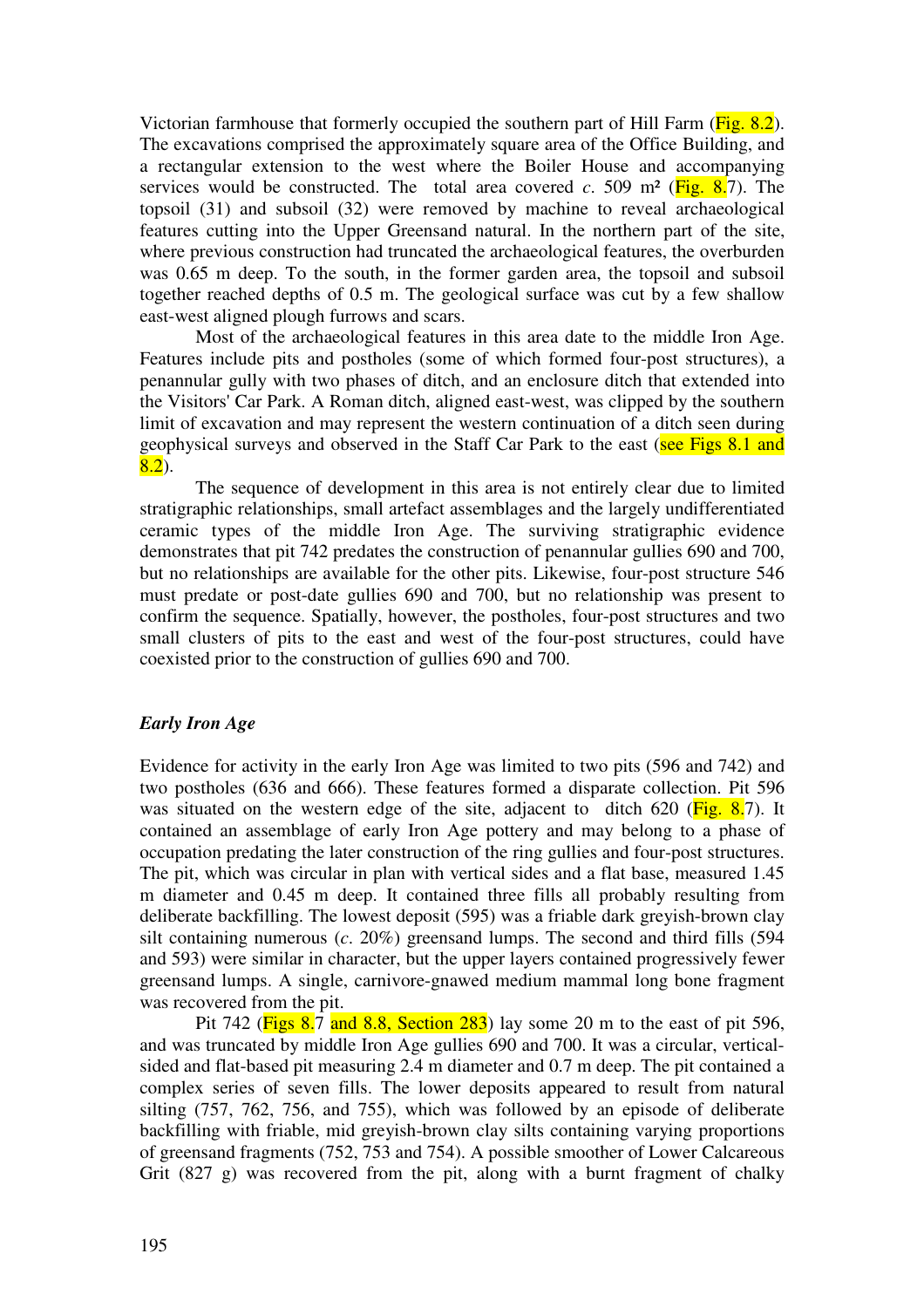Greensand. One residual untempered sherd (3 g) from the pit was decorated with a single whipped cord impression, and may be a fragment of middle Neolithic Peterborough Ware. The remaining assemblage, a total of 11 sherds (96 g) of Iron Age pottery, including a large early Iron Age sherd (37 g). The animal bone assemblage includes cattle and pig remains, several of which display butchery marks, probably the remains of a typical early Iron Age diet. All the cattle bones in the pit may have come from the same individual.

Two isolated postholes (636 and 666), neither with any clear relationship to existing features, were excavated in the north-eastern and southern areas of the site respectively  $(Fig. 8.7)$ . These features each contained one large sherd of diagnostically early Iron Age pottery and may have belonged to ephemeral structures of this date. The pottery may, however, be residual from early Iron Age activity elsewhere on site.

#### *Early/middle Iron Age*

A number of features could not be dated within the Iron Age. These comprise ditch 620, four pits (575, 605, 698 and 803) and at least seven postholes (608, 634, 638, 640, 642, 671 and 673). Ditch 620 lay on the south-west of the excavation area, and ran for *c*. 3.25 m on an approximately north-east alignment before terminating (Fig.  $8.7$ ; no continuation of this ditch was observed in the service trench dug some 4 m to the west. The gully had an open U-shaped profile, 1.18 m wide and 0.42 m deep. It had three fills. A thin 0.14 m layer of compact greensand lumps in a light greyishgreen clay silt can be interpreted as primary silting (581). Overlying this was a dump of daub and stone without charcoal; the daub derives from the interior of a curved structure (see Chapter 9 Prehistoric Fired Clay). A cattle right tibia fragment was recovered from the ditch, along with a fragment of horse scapula. The cattle bone had been broken while fresh, presumably to extract the marrow. In addition, 42 fragments (3.007 kg) of burnt and/or unworked stone were recovered from the uppermost fill (578). The fills contained 16 sherds (93 g) of undifferentiated Iron Age pottery, all from the terminal (580).

The pits can be divided into two distinct groups, divided spatially by the central area of four-post structures. Pits 575 and 605 were located on the western side (Fig. 8.7). Pit 575 was *c*. 1.4 m diameter, but only 0.22 m deep, and contained two fills (576 and 577) similar dark grey silty clays with a high proportion of charcoal; the upper fill (577) also contained some small fragments of greensand. Pit 605 was *c*. 1.6 m diameter by 0.78 m deep, and was filled with a layer of redeposited natural greensand (606) overlain by a compact, dark greyish-brown silty clay with occasional greensand fragments and charcoal flecks. Fourteen sherds (86 g) of Iron Age pottery several fragments of animal bone were also recovered from the feature. The animal bone assemblage includes a sheep/ goat metatarsal fragment and other medium and large mammal bones.

Pits 698 and 803 were found on the eastern side of the four-post structures ( $Fig. 8.7$ ). Pit 698 measured 1.18 m by 0.9 m. It was oval in plan, with vertical sides and a flat base, and contained a single friable, dark brown sandy silt fill to a depth of 0.28 m. Five sherds (18 g) of Iron Age pottery and a cattle tooth were recovered from the fill. Pit 803 was 1 m wide and exceeded 1.2 m in length. The pit was 0.12 m deep and contained a single fill of friable, dark greyish-brown clay silt with occasional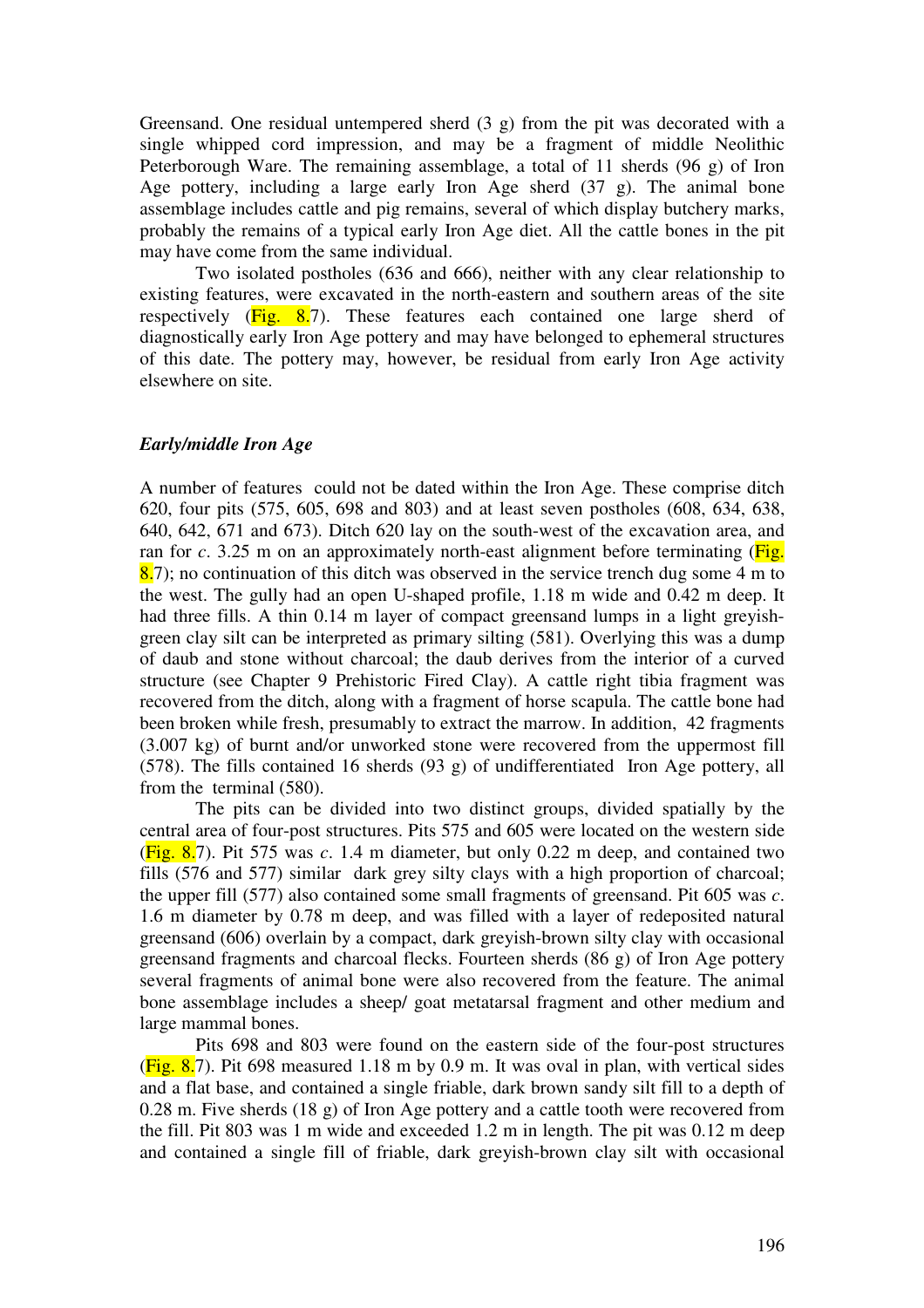greensand. No pottery was recovered from the feature, but its location in an area of similar pits implies an Iron Age date.

The postholes formed a relatively tight cluster in the central area of the site and it is possible that they originate from the same structure or structures. Postholes 608, 638 and 640, for example, may represent three corners of a four-post structure that surrounded pit 605 ( $\overline{Fig. 8.7}$ ). There may have been a line of four or five running east-south-east, including postholes 673, 671, either 732 or 726, 642 and possibly 597.

### *Middle Iron Age*

#### *Four-post structures 546, 547, 548, 549 and other postholes*

Several structures (546-549;  $\overline{Fig. 8.7}$ ) were identified during excavation that may be loosely termed 'four-post structures', although strictly speaking most consisted of four main corner posts with a number of subsidiary posts in between.

Structure 546 measured 2.5 m by 2.5 m and comprised four postholes (695, 697, 795 and 797) with vertical sides and flat bases measuring between 0.2 m and 0.36 m in diameter and 0.11 m and 0.24 m in depth. The postholes were all filled with a compact, mid greyish-brown silty clay; no post-packing material or post-pipes were identified. The fill of posthole 695 contained a butchered distal cattle humerus weighing 121 g, which may have been used as packing material for the post.

Structure 547 consisted of four substantial postholes (644, 646, 701 and 737) in a rectangular arrangement measuring 4 m by 3.5 m; a multi-phase posthole on the west (732, 726 and 722) and a small pit (823) in the centre of this arrangement may have been associated. The postholes were all ovoid in plan, elongated along their eastwest axis. The dimensions of the features varied from 0.67 m to 1.2 m in length, and from 0.5 m to 0.7 m in width. The depths were more consistent, ranging from 0.22 m to 0.3 m. The postholes all contained a single fill of compact, dark greyish-brown silty clay with frequent greensand inclusions; no post-pipes were observed. A succession of postholes on the western side, comprising a shallow posthole 732 cut by an oval pit or posthole 734, cut first by 726 and then by 722, is likely to have been related to the structure in one or more phases. Postholes 732 and 726 had had the posts removed and had been backfilled, but posthole 722 had a central post-pipe measuring 0.1 m across at the base and 0.34 m across at the top. The post was packed with a mid yellow-brown clay silt containing greensand lumps and 4 % gravel.

Structure 548 consisted of four postholes (599, 657, 660 and 668) arranged in a rectangle measuring 3 m by 2.75 m. The southern pair of postholes (599 and 657) measured between 0.56 and 0.58 m in diameter and between 0.18 m and 0.28 m deep. Both features were filled with a friable, mid greyish-brown silty clay. Postholes 660 and 668 to the north were significantly larger, measuring 0.7 m and 0.68 m diameter by 0.3 m and 0.28 m deep respectively. Postholes 660 and 668 also contained central post-pipes, which measured between 0.28 m and 0.36 m. The post-pipe fills (662 and 670) were friable, dark greyish-brown silty clays. The surrounding packing material (661 and 669) was a tenacious, mid greyish-yellow sandy clay containing a number of greensand fragments. Two intercutting postholes (686 and 688) were positioned between postholes 657 and 668 on the eastern side; these features probably belonged to same structure. Posthole 686 cut, and therefore replaced, posthole 688. These additional postholes measured between 0.5 m and 0.35 m in diameter, with depths of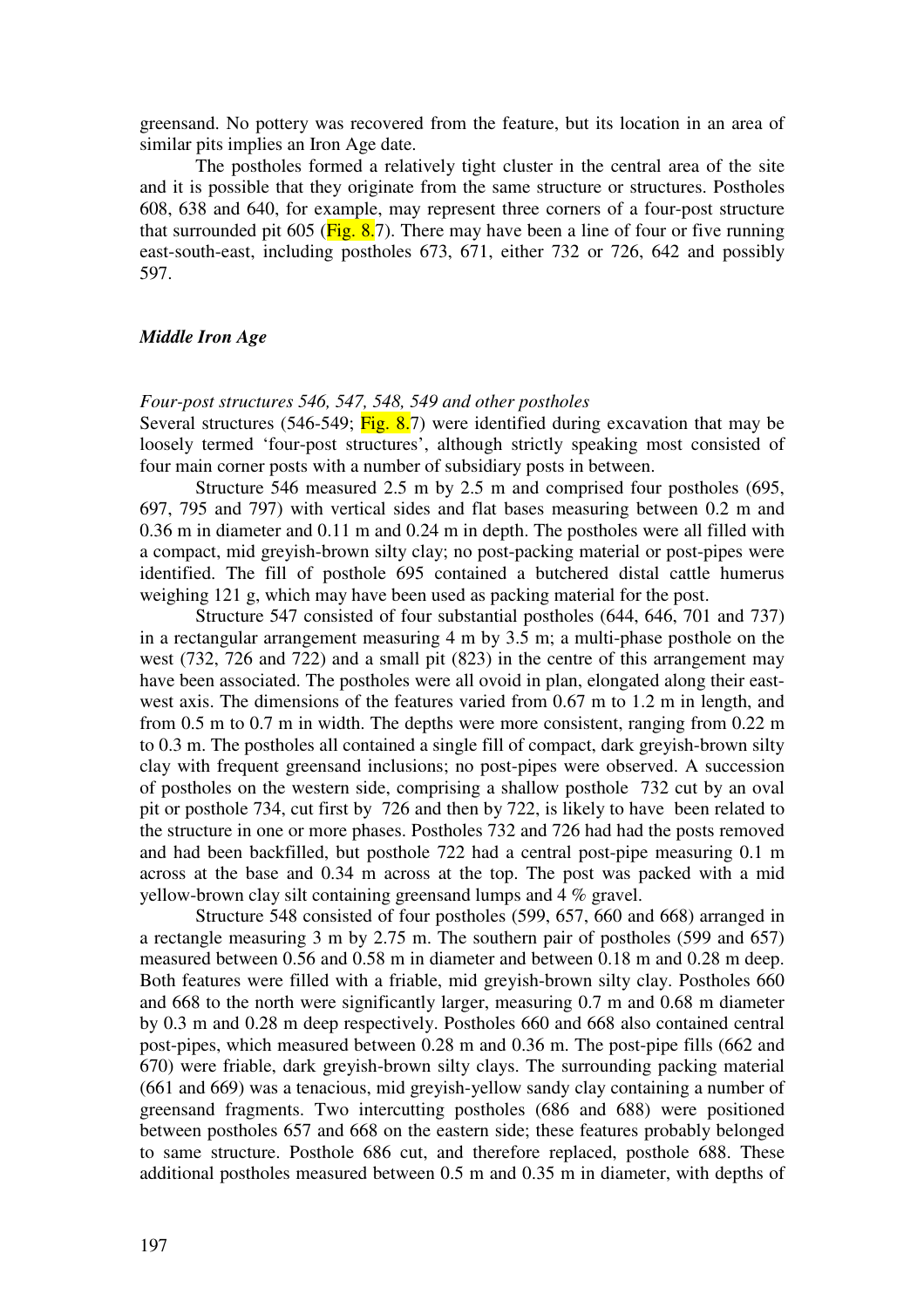between 0.8 m and 0.1 m; both were filled with tenacious, mid greyish-yellow sandy clay. The southern edge of the structure lay close to an area of modern disturbance and bioturbation (649, 651, 655 and 659).

Structure 549 consisted of four substantial posts (677, 710, 766 and 691) arranged in a rectangle measuring 3 m by 2.5 m. The western pair of postholes (677 and 710) measured *c*. 1.2 m by 0.4 m with a depth of 0.3 m and were ovoid in plan, elongated along the east-west axis. Both contained post-pipes towards their western edges, measuring 0.36 m and 0.31 m in diameter respectively. The post-pipes (675 and 708) contained a friable dark greenish-brown clay silt that was largely free from inclusions. The post-packing material (676 and 709) consisted of redeposited greensand fragments. The eastern pair of postholes (691 and 766) were sub-circular in plan. Posthole 691 measured 0.84 m by 0.65 m and had a depth of 0.25 m. It contained two fills and a post-pipe on its eastern side (693), measuring 0.44 m in diameter and filled with a friable, dark yellow-brown clay silt with charcoal flecks and greensand fragments. The post-pipe was surrounded by packing material (692), a tenacious, mid yellow-brown sandy clay with a higher proportion of greensand fragments. Posthole 766 was unusually large, measuring 1.12 m diameter and 0.44 m deep. It contained three fills, all of which were friable deposits of redeposited greensand tipping in from the northern edge and probably represented packing for a post. No post-pipe was observed in posthole 766, but it is likely to have been in the eastern side of the cut (as in posthole 691) and therefore may have been missed in the section.

Three supplementary postholes (707, 771 and 789) were located centrally between the main postholes on the western, northern and eastern sides of the structure. The postholes varied between 0.32 m and 0.52 m in diameter, and were between 0.18 m and 0.29 m deep. Posthole 707 contained a 0.15 m diameter postpipe, which was filled with a friable, dark greyish-brown clay silt (705) and surrounded by post packing (706) consisting of a mid greenish-grey friable deposit of greensand lumps. Posthole 771 contained a single fill of friable, dark greyish-brown clay silt (770), while posthole 789 contained a similar upper fill (788) overlying a thin primary fill of redeposited greensand (787).

To the north of structure 549, postholes 713, 716, 783 and 786 may have represented a fifth four-post structure that continued beyond the northern limit of the excavation area ( $\overline{Fig. 8.7}$ ). The dimensions and arrangement of postholes 716 and 783 compared closely to those of other postholes belonging to four-post structures on site. The postholes were circular in plan, measuring 0.54 m in diameter, and were spaced 2.75 m apart; their depth ranged from 0.18 m to 0.26 m. Posthole 783 was filled with a friable, dark greyish-brown clay silt (782), which covered a thin primary layer of redeposited greensand (785). A single redeposited chert blade was recovered from the fill of this feature. Posthole 716 contained a single fill of compact greensand in a clay silt matrix (715). Postholes 716 and 783 were both partially truncated by postholes 713 and 786 respectively, which were cut slightly to the south. Posthole 713 was 0.36 m in diameter and 0.16 m deep. It contained two fills: a thin primary deposit of greensand (712), which was overlain by a friable, dark greyish-brown clay silt (711). This uppermost deposit contained part of a large flint hammerstone (1.26 kg) that had been used as packing material. Posthole 783 was 0.54 m in diameter and 0.26 m deep; it was filled by a friable, dark greyish-brown clay silt (782).

A number of isolated postholes were also present in this area, most of which lay close to the edge of the excavation area and may therefore have belonged to structures beyond the limits of the excavation ( $Fig. 8.7$ ). Seven postholes within ring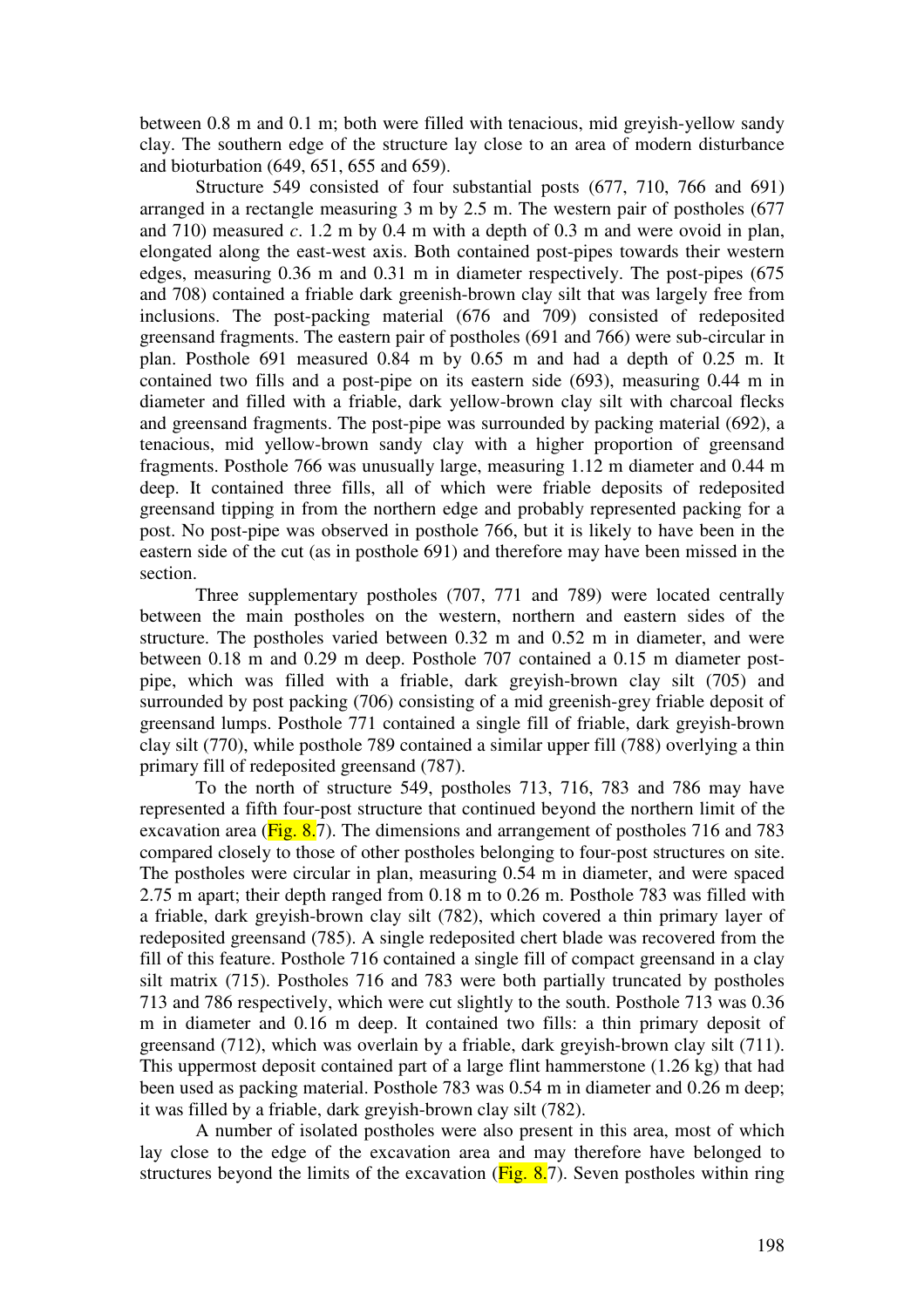gullies 690/700 (819, 791, 793, 799, 813, 815 and 817) may have been elements of a structure or multiple structures within this area, but did not form an obvious shape. Postholes 791, 815 and 817, for instance, may have belonged to another four-post structure, with the fourth posthole truncated by pit 759. Only one of the postholes (793) contained any Iron Age pottery, a total of four sherds or crumbs weighing 1 g.

#### *Pits 597, 621, 625 and 808*

Four pits were probably middle Iron Age in date. Pits 597, 621 and 625 were located on the western side of the four-post structures and formed a broadly linear arrangement following the alignment of ditch  $620$  (Fig. 8.7). These pits were essentially of the same character and profile, with sub-circular outlines, vertical sides and flat bases. Pit 808 was located some 10 m to the east, on the other side of the four-post structures, and had an oval-shape. It was significantly larger than the other pits.

Pit 621 (Fig. 8.7, Section 248) was oval in plan, measuring 1.3 m by 1 m with a depth of 0.48 m. It contained three fills, the lowest of which (622) was a moderately compact, dark grey clay silt with charcoal and greensand inclusions. Nine sherds of middle Iron Age pottery (44 g) were recovered from this deposit. The secondary fill (623), a compact mid grey clay silt with occasional charcoal flecking and some greensand, was deposited in the pit from the south-west. Three sherds (18 g) of middle Iron Age pottery came from this layer. The upper deposit (624) was similar to the secondary fill, but slightly darker and with a higher proportion of greensand. Pit 625 (Fig. 8.7, Section 248) was immediately adjacent to pit 621 and measured 0.68 m in diameter. It contained three fills with a total depth of 0.64 m. The primary fill (626) was thin layer of friable, dark black-grey silt rich including charcoal and small fragments of burnt bone (626). Above this deposit lay a moderately compact, mid brown silty clay with frequent greensand inclusions and occasional charcoal flecks (627). This deposit was probably deliberately backfilled into the feature. This was overlain by a deposit of pottery sherds representing approximately half of one middle Iron Age jar (Chapter 9 Fig. 6.4 No. 78), and this was followed by 0.4 m of compact, dark greyish-brown silty clay with some charcoal and greensand (628).

 Pit 808 lay east of the four-post structures and immediately north of pit 742. It was oval, measuring 2.4 m by 1.16 m, had vertical sides and a flat base , but was only 0.26 m deep . The pit was filled with a series of dumps of redeposited greensand and clay silt tipped from the north-west side of the pit (807, 806 and 805). A thin layer of charcoal (809) overlay deposit 805. The upper fill 804 again represented deliberate backfilling, this time a friable, dark greyish-brown clay silt with only occasional greensand fragments.

### *Penannular gully 690/700*

Gully 690/700 cut, and therefore post-dates, pit 742 (Figs 8.6 and 8.7, Section 283). The earlier gully (690) described a semicircle *c*. 13 m in diameter. It was 0.4 m wide and 0.35 m deep with steep sides and a profile that varied from U- to V-shaped. The feature contained a friable to compact, mid greyish-brown clay silt with occasional greensand? fragments and charcoal flecks; this fill probably derived from natural silting. Gully 690 was unbroken, but was later recut on the inner side by gully 700, which had a 2.5 m wide opening (presumably an entrance) on the north-west side. Gully 700 was slightly smaller in diameter (12.1 m) than gully 690. It had a broad,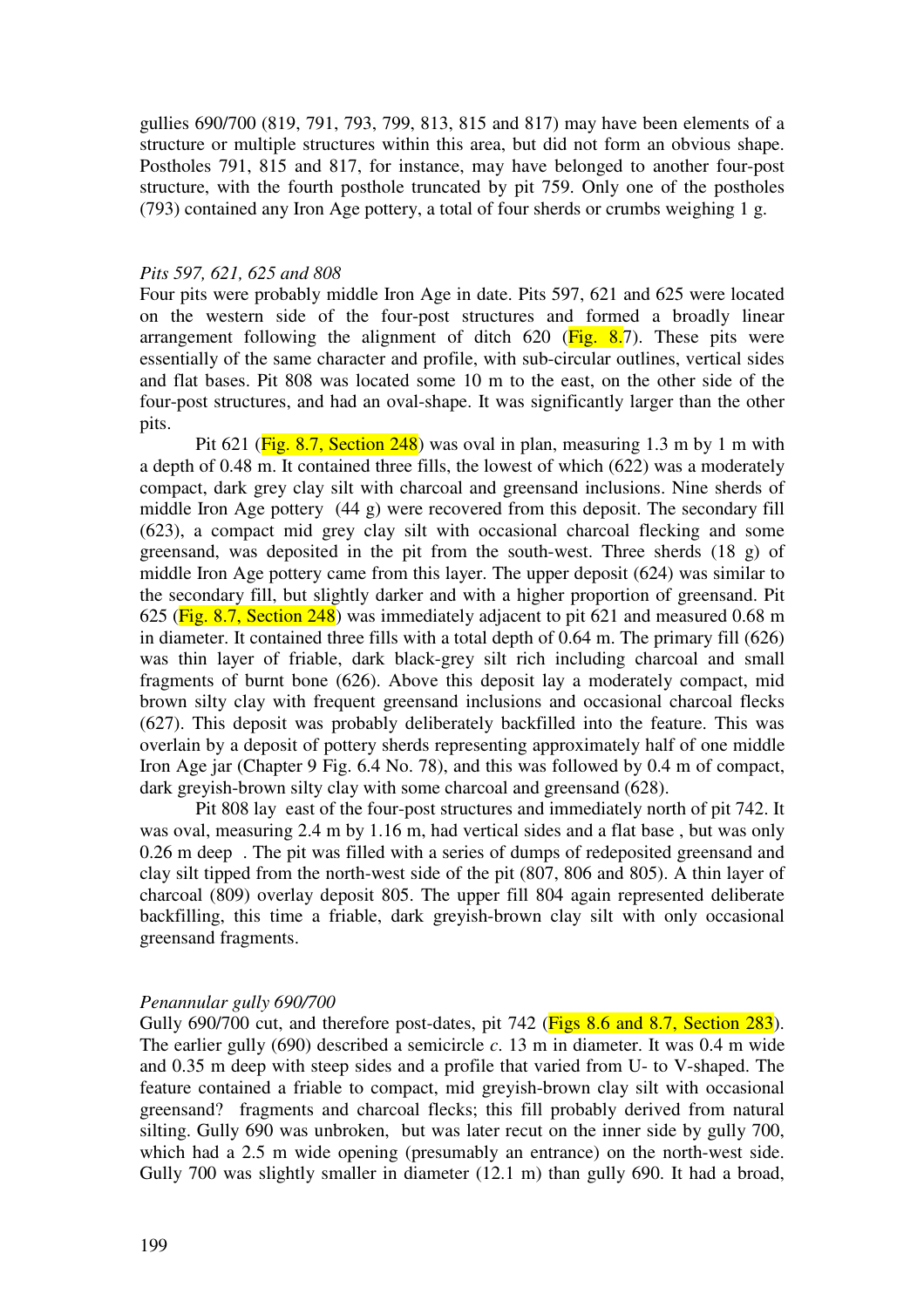open U-shaped profile and was more substantial than the original gully, being between 0.75 m and 1 m wide and from 0.3 m to 0.6 m deep. The fills in gully 700 were irregular in their distribution what does this mean?, and the total number of deposits per intervention varied between two and six. These may be broadly characterised as friable, mid brownish-grey clay silts with varying proportions of fine greensand and occasional charcoal flecking; most had probably accumulated gradually through natural erosion and silting. A roughly triangular block of iron came from intervention 828 (context 829).

Nine postholes and two pits were encircled by the penannular gullies  $(Fig.$ 8.6), but it was unclear how many were contemporary. Postholes 795 and 797 may be discounted, as these formed part of a four-post structure 546 that straddled the gully on two sides (see above); these features must therefore either predate or post-date the gully. Some of the other postholes within the gully interior may have belonged to additional four-post structures: postholes 791, 793, 813 and 815, for example, form a convenient sub-rectangular group. Or perhaps 791, 815 and 817 represent part of a four-post structure, the fourth post having been truncated by pit 759. Postholes 799 and 819 could be the north side of another. Alternatively some may have formed lines: 799, 791 and 813, for instance, or 819, 791 and 793.

Two pits lay within the ring gullies, at a distance of around 4 m from each other (Fig. 8.7). Pit 759 was circular with vertical sides and a flat base, measuring 0.9 m in diameter and 0.15 m deep. The pit contained a single fill (758) of friable, mid greyish-brown clay silt with occasional charcoal flecks and small greensand fragments; a single piece of animal bone was recovered from the fill.

Pit 769 was of similar form and size, measuring 1 m in diameter and 0.4 m deep. This feature contained two fills. The primary fill was a friable, dark brownishblack clay silt with charcoal flecking (761). The deposit contained numerous middle Iron Age pottery sherds, animal bones, a few pieces of slag and nine fragments (1.727 g) of a Culham Greensand saddle quern. The upper fill (760) was a compact, mid brownish-grey clay silt with occasional charcoal flecking. Several pieces of pottery and a large rubber (3.5 kg) of Culham greensand (Fig. 9.3 No. 2) were recovered from this deposit. This pit produced a total of 689 fragments (1.066 kg) of animal bone, nearly 40% of the total assemblage from Hill Farm. The collection includes cattle, horse, sheep and sheep/goat, as well as small mammal bones (possibly rabbit). Only two fragments of bone had been butchered; some had been burnt.

#### *Enclosure 610/871*

Enclosure 610 (Figs 8.6 and 8.7, Section 237; 582 and 604) represents a continuation of enclosure 871 (876, 879 and 895) that was excavated in the southern tip of the Visitors' Car Park and exposed in plan during the watching brief (12101). Its precise form is unclear, as only small elements of the ditch were revealed in either the Visitors' Car Park or the New Office Building sites. The enclosure appears to have been of sub-rectangular form, measuring *c*. 14 m from east to west; the north-south dimension is uncertain, but was in excess of 12 m. The ditch reached 2 m wide in places and was up to 1 m deep, although its dimensions varied considerably along its length. It was filled by one or more friable, mid brown to mid greyish-brown clay silts with varying proportions of gravel that resulted from natural silting. Most cuts across the ditch contained one or two fills, thoughcuts 895 and 582 contained five and eight fills respectively.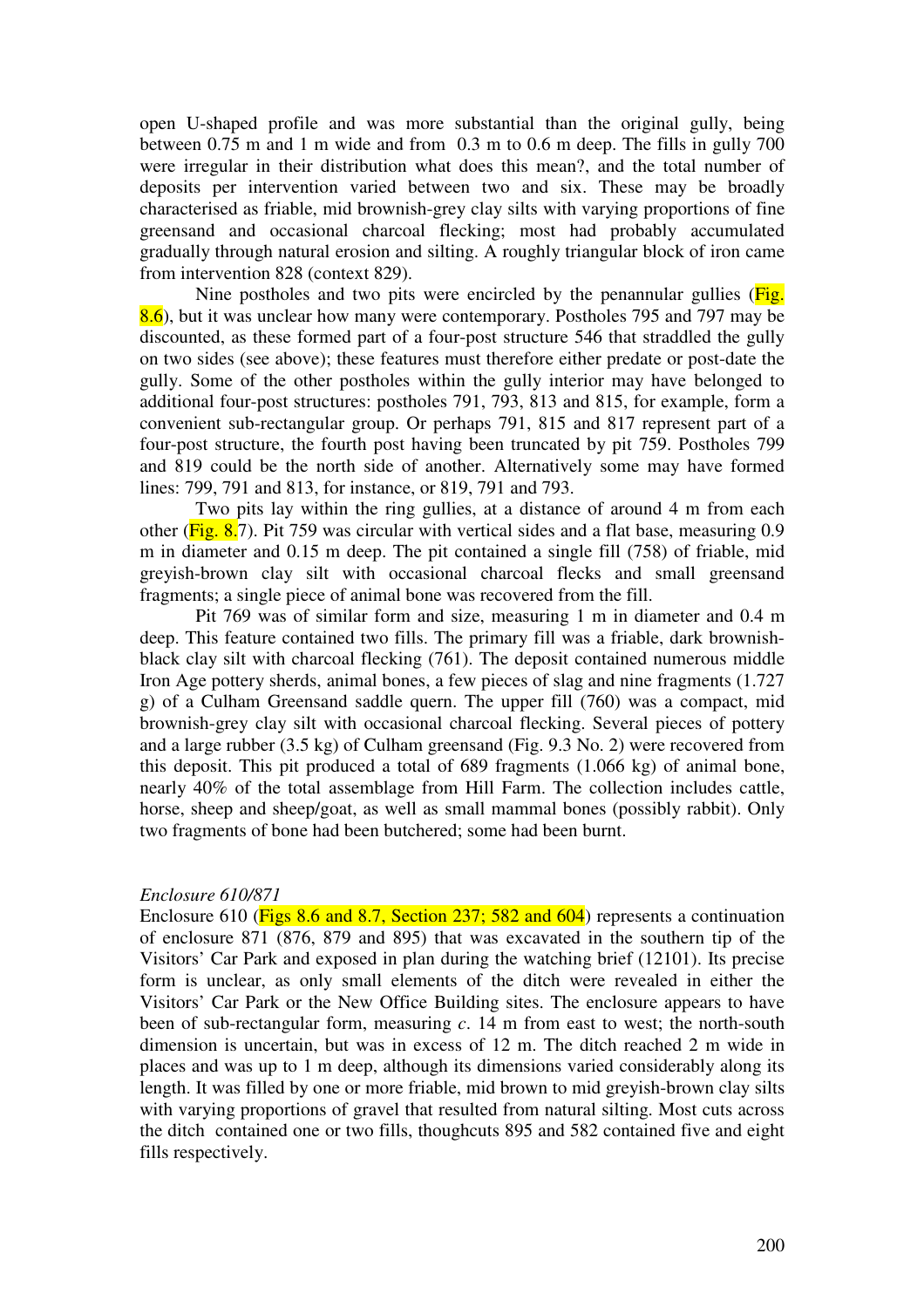Within the New Office excavation area a small assemblage of Iron Age pottery (42 sherds weighing 281 g) was recovered from the ditch fills, along with seven sherds (21 g) of early Iron Age pottery. Elsewhere along the length of the ditch, intervention 895 contained a substantial assemblage of diagnostically middle Iron Age pottery, suggesting that the ditch post-dates the evidence for earlier Iron Age activity on the site and is more likely to belong to the middle Iron Age phase of occupation. Four irregular, flat iron fragments were recovered from the same intervention (context 890) and were probably contemporary with the fill. The presence of the distinctively early Iron Age sherds might be explained by the proximity of the ditch to pit 596, which contained a sizeable assemblage of early Iron Age pottery and may be the source of their residual presence in ditch 610/871. A quantity of small mammal (rabbit-sized) bones came from the same ditch.

In the drainage area between the main excavations, enclosure 610/871 cut pits 882 and 899 (Fig. 8.7). Pit 882 had vertical sides and a flat base and measured 2.6 m or more in diameter with a depth of 1.3 m. The pit was filled with a sequence of natural silts, interspersed with episodes of backfilling that produced 24 sherds (79 g) of Iron Age pottery and a single middle Bronze Age sherd (5 g). One sherd (17 g) of diagnostically early Iron Age pottery indicates a probable early Iron Age origin for the pit, which was the only pit from the site to produce any burnt animal bone. These bones include cattle remains, some of which display butchery marks, and a dump of burnt sheep/goat bones that may have been discarded in a fire prior to deposition.

Less than 2 m to the south lay pit 899 ( $\overline{Fig. 8.7}$ ). This feature had a flat base and steep sides, measuring 0.6 m diameter and 0.3 m deep. The fills of pit 899 were relatively sterile silts; no pottery or other dating evidence was recovered.

In the Office and Boiler House excavations, the upper fill of enclosure 610/871 was cut by two postholes (Figs 8.7 and 8.8, Section 237) that appear to have followed the alignment of the ditch. Posthole 584 measured 0.74 m in diameter and 0.24 m deep, while posthole 602 measured 0.5 m diameter and 0.2 m deep; both postholes were filled with sterile, friable dark grey-brown clay silts.

### *Penannular gully 12066*

The terminal of 617 ( $Figs 8.6$  and 8.7, Section 242; 617) was exposed in the northwest corner of the Boiler House and New Office excavation area. Subsequently an arc of curving gully (12066) was was located in an area of drainage works to the north of the site. The gully arc suggested a penannular enclosure *c*. 8 m in diameter, and there was clearly an entrance on the south-east as the gully did not continue into the New Office excavation area. Gully 617 lay on this circle, and may plausibly be interpreted as the opposing entrance terminal (617). The gully measured *c*. 0.6 m wide and *c*. 0.3 m deep and contained two fills. The primary fill was a tenacious mid greyish-yellow sandy clay, that appeared to have eroded in from the southern edge. The upper fill was a friable, dark-brown silty clay with occasion limestone and charcoal inclusions. The upper fill in the terminal 617 (619) contained several large refitting sherds representing half of a middle Iron Age jar (Chapter 9 Fig. 6.4 No. 79); a few early/middle Iron Age sherds were also found. In the drainage works area, gully 12066 was cut by a shallow north-south oriented gully (12064) and a small, undated pit 12055 measuring 0.5 m in diameter.

#### *Roman*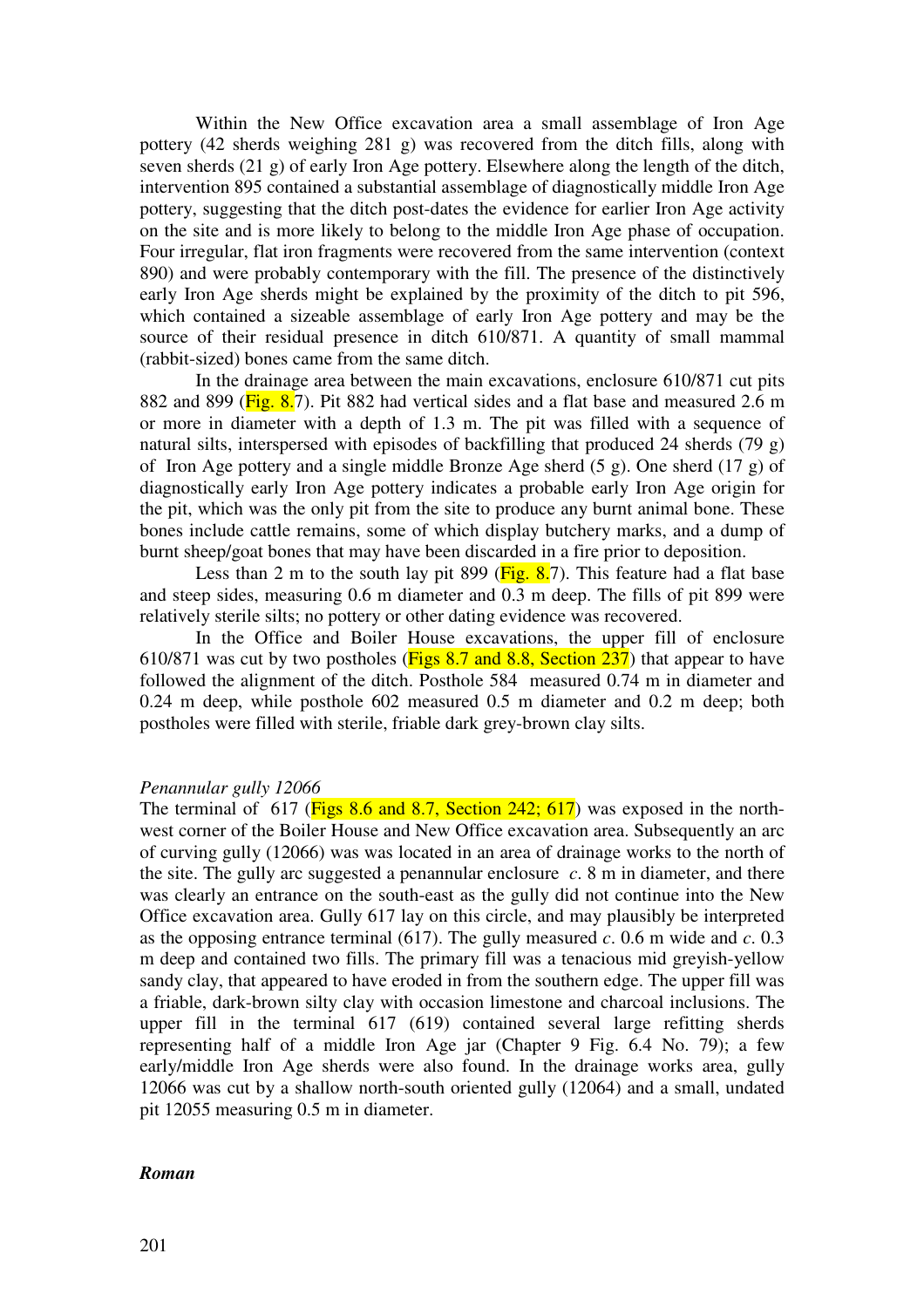#### *Ditch 800*

Ditch 800 followed an east-west alignment along the southern edge of the excavation area, cutting middle Iron Age ring gully 700 (Fig. 8.7). Ditch 800 had a V-shaped profile, measured 1.2 m wide and 0.4 m deep. It contained a compact mid to dark greyish-brown silty clay with occasional greensand fragments and charcoal flecking (801). The fill contained small quantities of animal bone and pottery, including one first or second century AD sherd. The animal bone assemblage included cattle, horse, sheep, goat, dog, large mammal and medium mammal fragments. An equid tibia was recovered from the ditch, and was sufficiently complete to estimate a withers height of just under 14 hands (1.31 m) (following May 1985; see animal bone report). The same feature also produced a large dog humerus, which may come from an animal standing 0.51 m tall.

Some 25 m west of the excavation area, a broad ditch (12097) was found crossing a pipe-trench on a similar alignment to ditch 800 and may have been a continuation of the same feature ( $Fig. 8.12$ ). Ditch 800 was also broadly aligned with ditch 20 in the Staff Car Park ( $\overline{Fig. 8.11}$ ), which contained pottery of similar date. These ditches may have formed part of an enclosure, visible on the geophysical plot, adjacent to the trackway. Roman building materials were later recovered from the enclosed area, and a resistivity survey indicated the survival of possible walls.

#### **Ponds**

Three irregularly-shaped ponds were excavated to the west of Hill Farm (Figs 8.2) 8.9). The ponds were orientated along a north-south axis, with Pond 1 at the southern end of the site, Pond 2 at the centre, and Pond 3 to the north. The ponds varied in size from approximately 100 m<sup>2</sup> to 170 m<sup>2</sup> (total area 392 m<sup>2</sup>). Stripping of the topsoil was continually monitored to the level of the archaeology.

The topsoil (16000) was a friable mid greyish-brown silty clay that had been ploughed until recent times. A single abraded fragment of Roman tegula was recovered from this deposit. In places, the topsoil was underlain by a subsoil (16001); the archaeology lay directly beneath the subsoil.

The archaeology dates to the pre-Roman, Roman and Medieval periods, with two possible modern features. A single curved gully 16083 was undated, but was cut by a Roman ditch. A pit (16066) and two possible ditches (16054 and 16057) were exposed in Pond 2. A substantial boundary ditch (group 16090), dating to the Roman period, was exposed crossing all three ponds. Additional undated features, possibly associated with the Roman archaeology, included ditch 16078 and five pits/postholes (16060, 16063, 16004, 16005 and 16087). Medieval or post-medieval furrows orientated southwest-northeast were observed in each of the three ponds, and those present in Pond 3 were also traced across the Visitors' Car Park.

### *Iron Age*

In the south of the area covered by Pond 1, a shallow gully (16003) was partially exposed ( $\overline{Fig. 8.9}$ ). The feature was curvilinear in plan, perhaps representing the edge of a circular gully. The gully was filled with a friable, dark grey sandy clay (16082)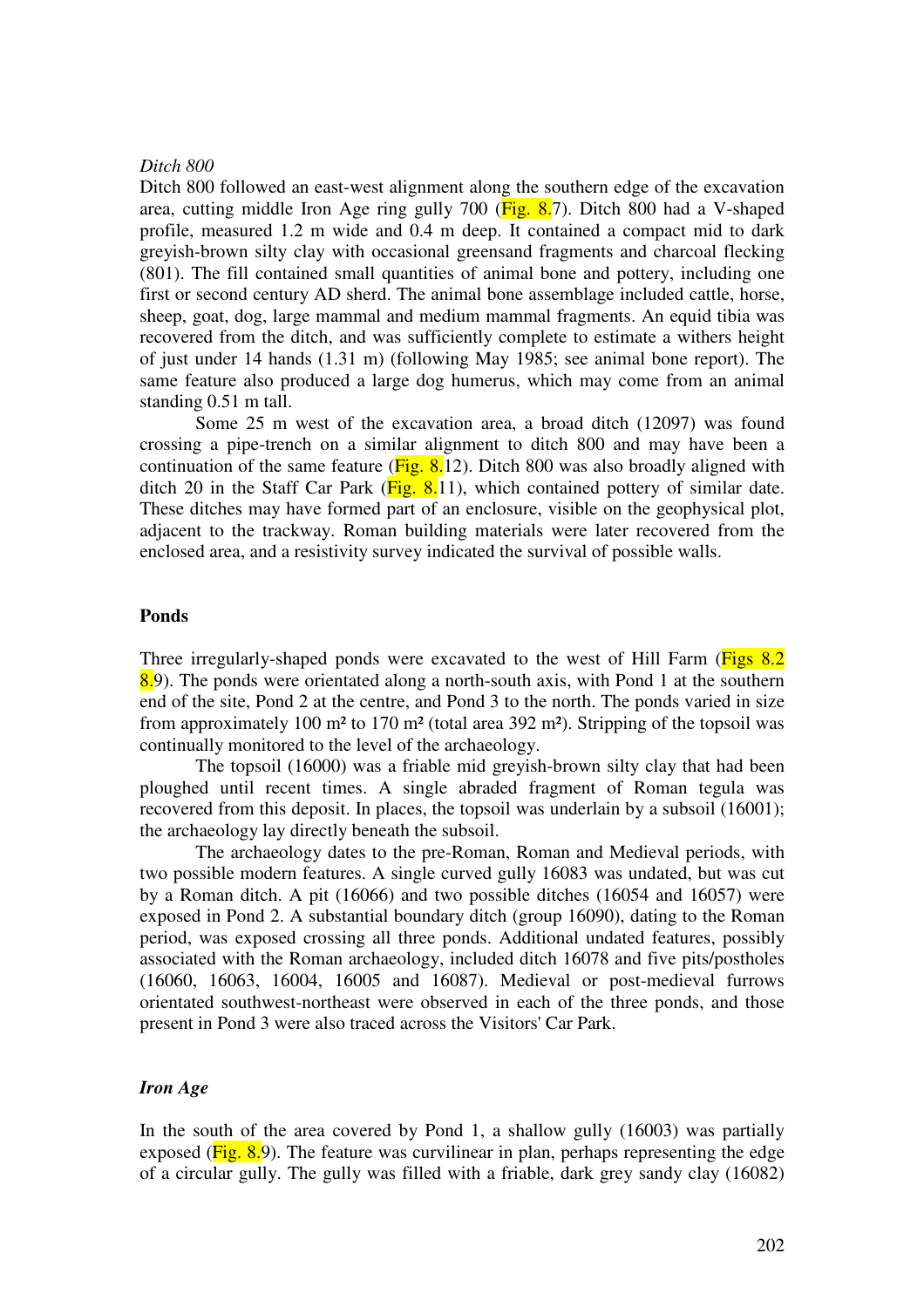containing a high proportion of chalk inclusions (25%). The shallow gully was cut by a large ditch (16090), probably of Roman date (see below). No dating evidence was found in feature 16003, but two early/middle Iron Age pottery fragments recovered from the Roman boundary ditch at the intersection with 16003 may derive from this gully. An Iron Age date is therefore considered likely for this feature.

#### *Roman*

A large boundary ditch (16090) could be traced on a north-south trajectory across all three ponds ( $\overline{Fig. 8.9}$ ). The ditch varied from 2.3 m to 1.35 m in width, and from 0.74 m to 0.5 m in depth. A total of four interventions were excavated across the ditch, while two trenches in Pond 1 were located to investigate points of intersection with an earlier gully (16003) and another ditch (16002) running perpendicular to the first.

Ditch 16090 was flat-bottomed with a V-shaped profile. In Pond 2, a slight step in the side of the ditch was exposed in section, possibly as a result of recutting ( $Figs 8.9$  and  $8.10$ , Section 16000). The ditch contained three friable, grey-brown silty clay fills. The upper fill in each section (16053 and 16084) was distinguished by flecks of charcoal and little greensand; the middle fill (16071 and 16052) was darker brown in colour with up to 10% greensand, while the primary fill (16051 and 16070) contained a high proportion of greensand (30%). Roman building materials, including fragments of tegulae and an imbrex, were recovered from all three fills. Two fragments of Roman pottery were recovered from the primary fill (16051) in the south of Pond 2. Two sherds of early/middle Iron Age pottery were found in the top fill (16075) where the ditch intersects with gully 16003 in the south of Pond 1; these are probably residual finds originating in gully 16003.

A short section of ditch (177) was exposed on the western edge of the Visitors' Car Park ( $\overline{Fig. 8.3}$ ) and probably represents a continuation of boundary ditch 16090. The area was not stripped to a sufficient depth, however, to confirm whether or not the ditch continued further north.

A second linear ditch (16078), perpendicular to the boundary ditch (16090) and heading eastwards, was observed in Pond 1 ( $\overline{Fig. 8.9}$ ). This ditch was 0.7 m wide and 0.1 m deep towards the eastern edge of Pond 1, but deepened to 0.7 m as it approached the intersection. It curved slightly to the south as it met the ditch, joining it at an oblique angle. The upper fill of the ditch consisted of a friable, dark grey sandy clay, overlying a lighter primary fill of similar composition, discernible by an increased proportion of chalk inclusions (35%). At the intersection, the fills of both ditches were continuous, indicating their contemporaneity.

In the centre of Pond 3, a circular pit (16087) cut the Roman boundary ditch  $(Fig. 8.9)$ . The pit, which measured 1.2 m in diameter, was half-sectioned but no datable finds were recovered. The ditch was filled (16088) by a dark grey sandy clay, similar in composition to the upper fill of the Roman boundary ditch.

Two small pits or postholes (16004 and 16005) were exposed to the north of ditch 16078 in Pond 1 ( $\overline{Fig. 8.9}$ ). Their surface fills (16010 and 16011) were comparable to that of the upper fill of the Roman boundary ditch 16090, but these features were not excavated and no dating evidence was recovered.

The western edge of the Roman boundary ditch in Pond 2 was difficult to define, the fill appearing to extend several metres further west even when the furrows that crossed in this area had been removed by machine and lowered by several machine-excavated spits. A hand-dug trench across the Roman boundary ditch and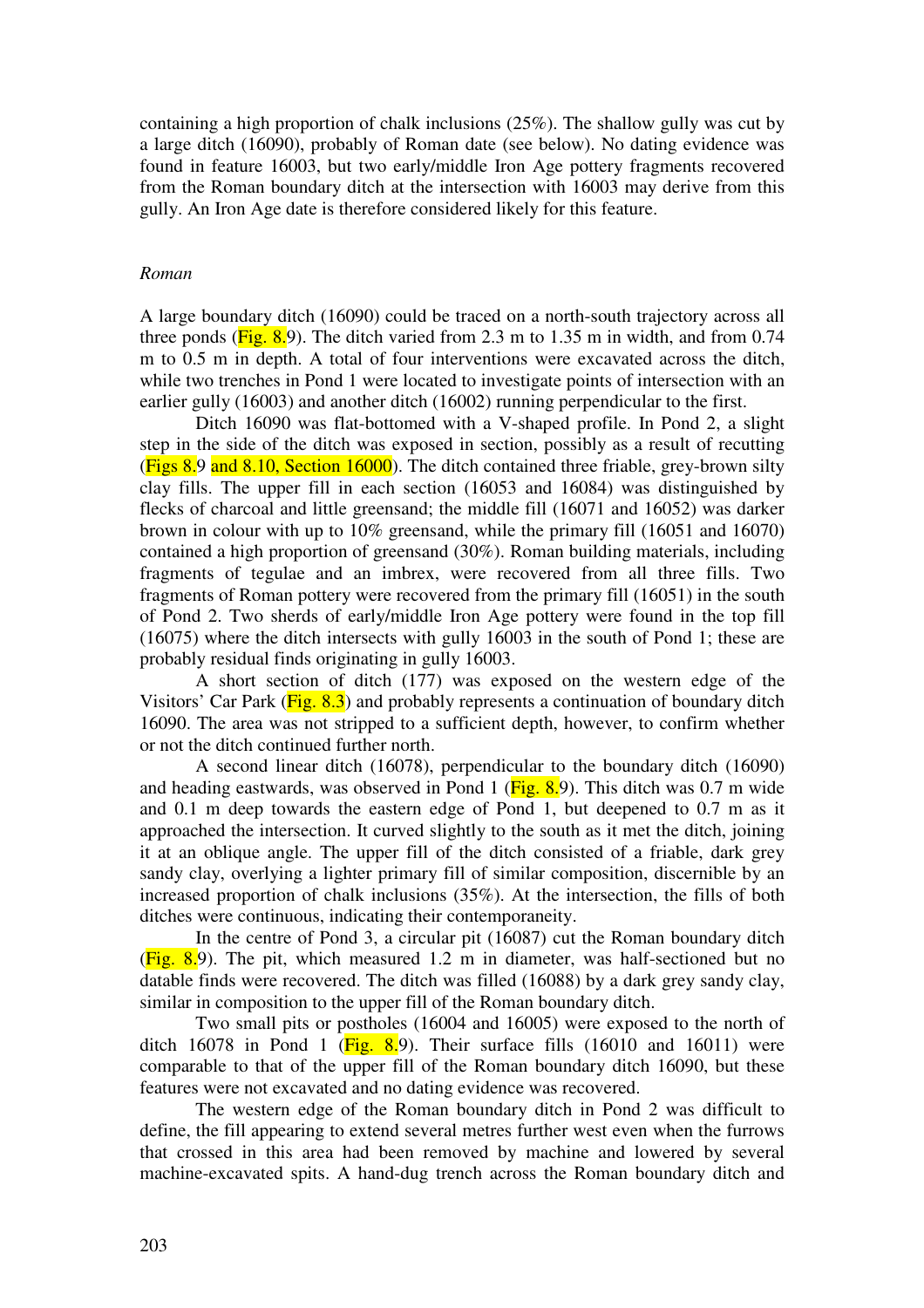into this soilmark revealed a number of possible features in section, including two postholes/pits (16060 and 16063), a third more definite pit (16066), and two possible ditches (16054 and 16057) (Figs 8.9 and 8.10, Section 16001).

Posthole/pit 16063 probably represented the recut of an earlier posthole/pit (16060). Both features appeared to post-date the Roman boundary ditch, as the earliest posthole truncated the western edge of the ditch in section and the later recut appeared to extend into the upper fill of the ditch  $(Fig. 8.9)$ . The original posthole was 0.4 m in diameter and 0.3 m deep; the recut was 0.5 m in diameter and 0.3 m deep. Each feature was filled by a friable sandy clay with a small proportion of chalk inclusions. The upper (16061, 16064) and lower fills (16061, 16065) were distinguished by increased chalk inclusions and a darkening of the soil in the lower fills.

Pit 16066 truncated the recut posthole 16063 and measured 1.1 m in diameter and  $0.3$  m deep ( $\overline{Fig. 8.9}$ ). The only datable finds - three fragments of Roman tegulae came from the lower fill (16068) of the pit. The upper and lower pit fills were similar in character to those in the adjacent postholes (16060 and 16063) and might suggest that the features were broadly contemporary.

Two possible ditches were excavated to the west of the pits/postholes in Pond 2 ( $\text{Fig. 8.9}$ ). The first of these (16054) followed an alignment parallel to that of the Roman boundary ditch, and was partially cut by posthole 16060. The feature was bowl-shaped in profile, with a diameter of 1.2 m and a depth of 0.44 m. The second linear feature (16057) was also bowl-shaped, measuring 1.4 m wide and 0.44 m deep. The feature cut the western edge of ditch 16054. The upper fills (16056 and 16059) of both ditches comprised a mid-grey sandy clay containing a small amount of chalk. The lower fills (16055 and 16058) of each feature were also similar in composition, but contained a higher proportion of chalk. Roman building materials, including flanged tegula, an imbrex and a possible box flue tile, were recovered from upper and lower fills of both features.

### *Medieval*

Medieval furrows were exposed in all three ponds  $(Fig. 8.9)$ . The furrows followed a northeast-southwest alignment and appeared to be arranged in pairs. Two furrows were exposed in each pond, and a single furrow was uncovered in the southern area of Pond 1. The width of the furrows ranged from between 1.5 m and 2.8 m, with a 1 m to 2 m interval between each furrow, and an 8 m margin between each furrow pair.

### **Staff Car Park**

The Staff Car Park to the south-east of Hill Farm covers a rectangular area of *c*. 480  $m<sup>2</sup>$  (Fig. 8.1). The impact depth of the car park was 0.3 m. The topsoil strip was continuously monitored to the impact level, which coincided with the depth of the topsoil; archaeological features were therefore not excavated. The exposed surface was cleaned and all features planned and, where possible, finds were recovered from the surface of exposed features.

The topsoil (1) was a slightly tenacious mid greyish-brown silty clay with occasional bunter pebbles. The soil had been ploughed until recent years and contained a number of fragments of Roman ceramic building materials, including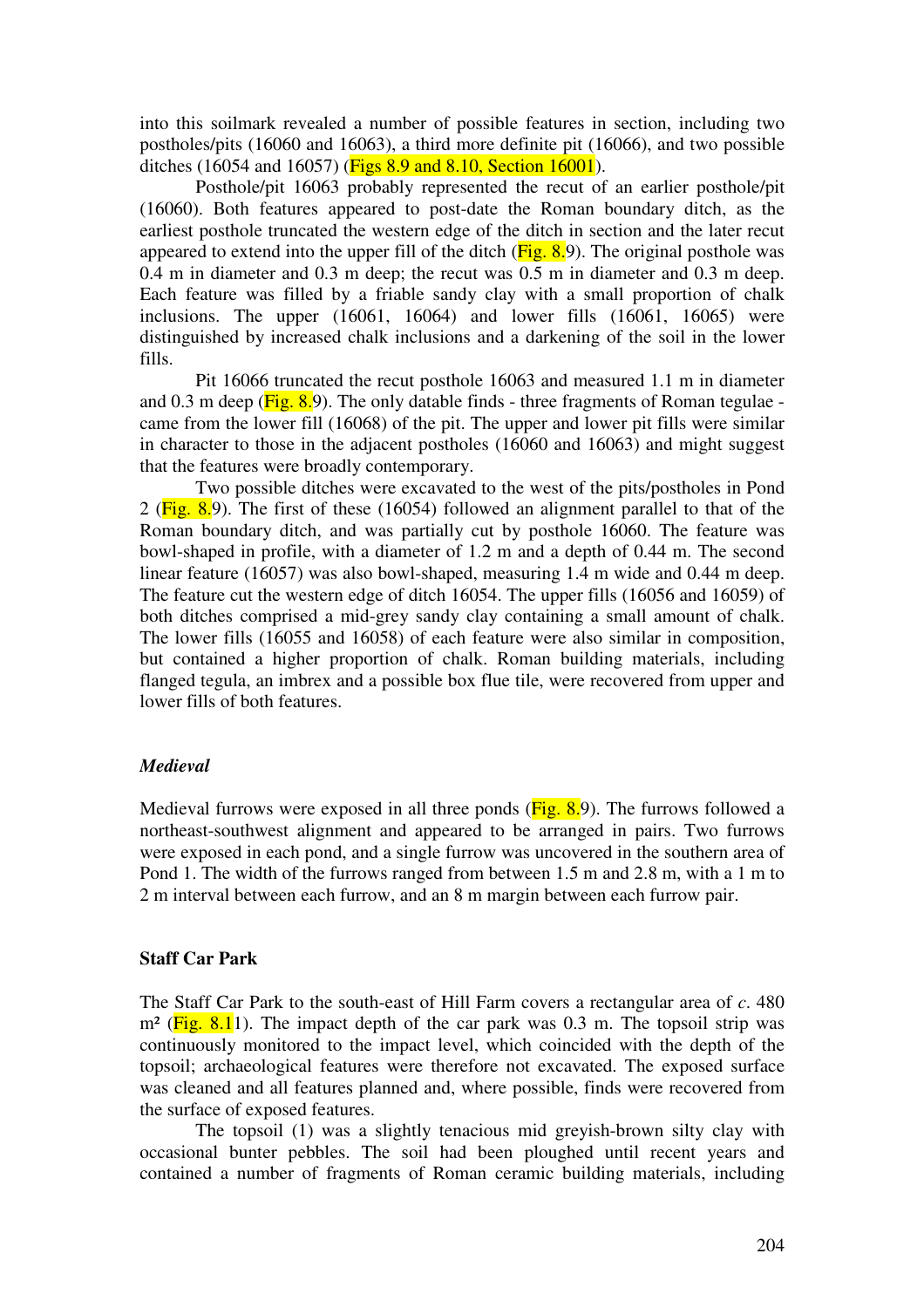tegulae, imbrices, and the occasional cube of tile tessera. Early and late Roman pottery sherds were also recovered. These finds were particularly concentrated to the southern side of the trench. Fieldwalking in the fields to the south of Hill Farm identified a concentration of Roman building materials, suggesting the existence of Roman settlement in this area.

A friable, mid yellowish-brown clay silt subsoil (2) extended for 17 m across the southern of the trench. This layer contained a redeposited fragment of a 'Nauheim derivative' brooch. This form of brooch, although found in pre-conquest contexts, becomes more common around the middle of the  $1<sup>st</sup>$  century AD and continues in use until the Flavian period (Olivier 1988, 38; also Bayley and Butcher 2004; 147).

A 1.2 m by 2 m trial excavation in the south-west corner of the impact area established that the subsoil was 0.2 m deep. To the north of the trench, the subsoil thinned and over approximately half the trench the topsoil directly overlay the natural greensand (30) and archaeological features. The archaeological features in this area date to the Iron Age and Roman periods, with two possibly modern features. The Iron Age features comprise: a circular gully (6), two ditches possibly forming part of an enclosure (18 and 12), a gully (16) and five pits (10, 22, 24, 26 and 29). A single Roman ditch (20) was found to the north of the area. Two parallel gullies, 8.5 m apart, were probably part of a modern field drainage system. In addition, two undated postholes and two irregular features were recorded.

### *Early Iron Age*

A small number of features may date to the early Iron Age. These include a ring gully (6) and two pits (26 and 537) ( $\overline{Fig. 8.11}$ ). The ring gully was partially exposed in the central western area of the trench. The circular gully was 0.6 m wide and had an internal diameter of *c*. 8.6 m. Approximately one quarter of the circuit was revealed; to the south, the gully was overlain by subsoil (2). The gully was filled with a friable dark black-brown clay silt with occasional charcoal flecks. In places, two fills were visible in plan. The upper fill contained a higher proportion of greensand pebbles. Seven sherds (57 g) of early/middle Iron Age pottery and a single sherd (3 g) of early Iron Age pottery were recovered from the surface of the feature. The gully was probably of early Iron Age date and may be contemporary with pit 537, which was filled with a tenacious, light greyish-brown silty clay (538) and contained a single sherd (2 g) of early Iron Age pottery.

Pit 26 was roughly circular in plan with a diameter of 1.15 m. It was filled with a tenacious mid greyish-brown silty clay (27) with occasional pebbles and three sherds of early/middle Iron Age pottery. The pit, which was cut by a Roman ditch (20), also intercut with pit 24 but it was not possible to establish a chronological sequence in plan.

# *Early/middle Iron Age*

Two archaeological features were observed beneath the subsoil in the small trial trench excavated in the south-western corner of the area  $(Fig. 8.11)$ . These features appeared to be substantial intercutting pits, although it was not possible to determine their stratigraphic relationship. Both features were filled with a dark black-brown clay silt containing frequent charcoal inclusions. The southern feature (pit 28) produced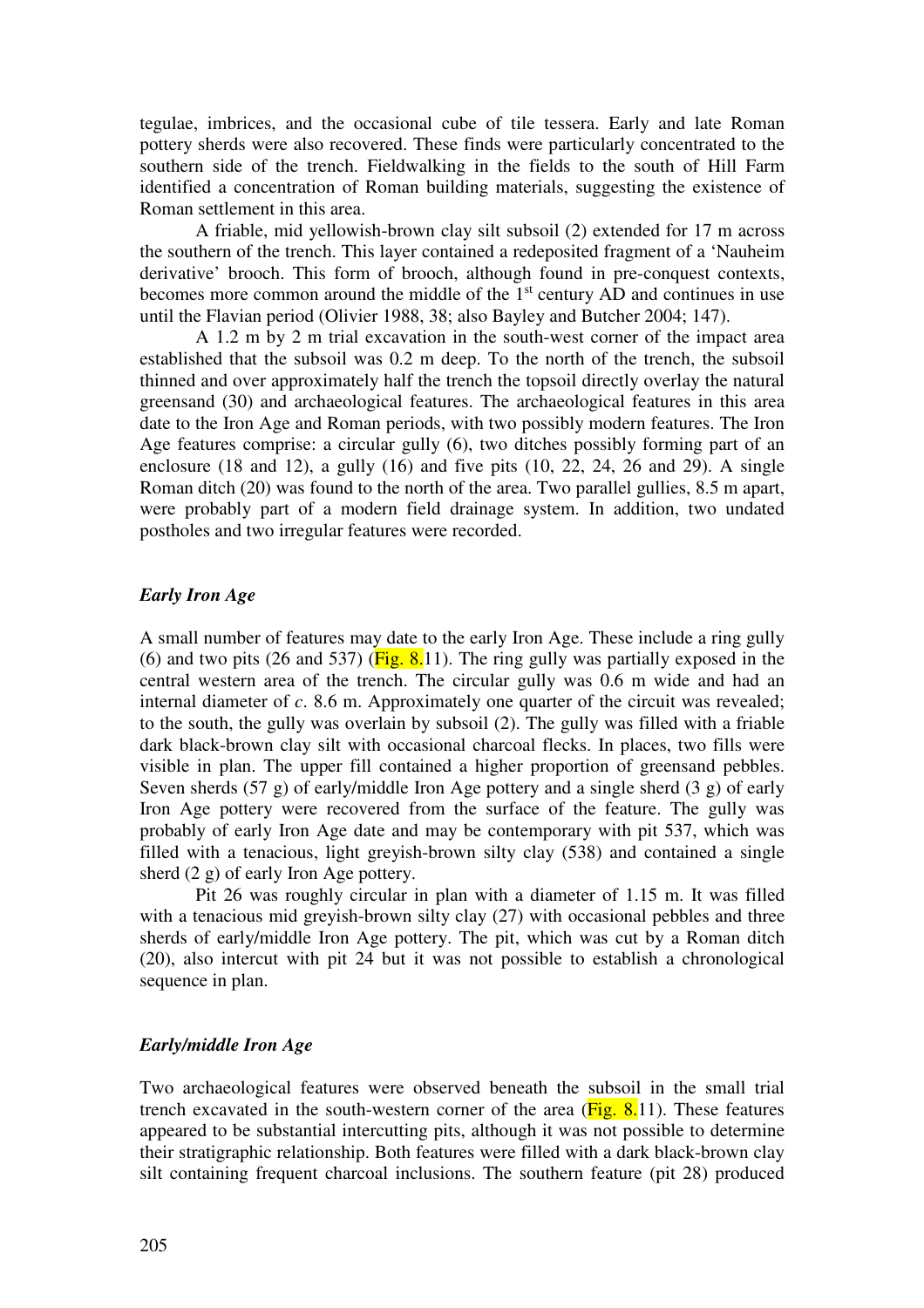two sherds (32 g) of early/middle Iron Age pottery, which may provide a broad date for the two features.

Pit 10 measured 0.9 m by 0.75 m and was oval in shape. It contained a friable mid greyish-brown clay silt with large greensand inclusions (11); a sherd of early/middle Iron Age pottery was recovered. Pits 24 and 26 were roughly circular features, with diameters of 1.5 m and 1.15 m respectively. Pit 24 was filled with a friable mid black-brown clay silt containing animal bone and six sherds (48 g) of pottery including one middle Iron Age sherd. Within the area of the gully (6) was the outline of a substantial 1.7 m diameter circular pit (29). The upper fill of the pit (4) was a tenacious dark black-brown silty clay with frequent charcoal flecking.

### *Middle Iron Age*

Most of the features in the Staff Car Park can be assigned to the middle Iron Age period. An extension of the car park to the east revealed a sinuous, broadly north to south aligned gully  $(535)$  (Fig. 8.11), which was filled with a friable, dark greyish brown, silty clay (536). A large saddle quern fragment (2.82 kg) made from Lower Calcareous Grit and two sherds (9 g) of early/middle Iron Age pottery were recovered from this fill. A single sherd (6 g) of diagnostically middle Iron Age pottery provides a likely date for the feature. Gully 535, which was cut by a modern ditch, also cut curvilinear gully 6 and two pits (537 and 539). Pit 539 was filled with a tenacious mid greyish-brown silty clay (540). No finds were recovered from the pit. On stratigraphic grounds, it can be dated no later than the middle Iron Age and may be contemporary with nearby early Iron Age pit 537.

Gully 535 may have formed one corner of a rectangular enclosure with gully 16 to the north-east ( $\overline{Fig. 8.11}$ ). Gully 16 was 0.36 m wide and 4.7 m long, truncated to the west by ditch 18 and to the east by modern gully 14. The gully was filled with a slightly tenacious, dark greyish-brown silty clay with occasional greensand fragments and one sherd of middle Iron Age pottery.

Pit 22 was circular in plan with a diameter of 0.75 m, and was filled with a friable mid greyish-brown clay silt with inclusions of greensand (23); a sherd of Roman pottery was recovered from the surface of the feature, but this find may be intrusive. Pit 22 was cut by ditch 12 which, with ditch 18, may have formed the corner of an enclosure ditch ( $Fig. 8.11$ ). Ditch 12 was 2.8 m wide and filled with a relatively sterile friable mid brown silty clay containing very occasional greensand fragments. Sherds of early Iron Age pottery were recovered from the fill of ditch 12 (13) and six middle Iron Age sherds (85 g) were recovered from ditch 18 (fill 19).

#### *Roman*

Ditch 18 was cut by ditch 20 ( $\overline{Fig. 8.11}$ ), a slightly curving 1.8 m wide ditch filled with a tenacious dark brown clay silt with inclusions of charcoal and greensand (21); the fours sherds of pottery provide a *terminal post quem* of early to mid second century for the filling of the ditch.

### *Modern*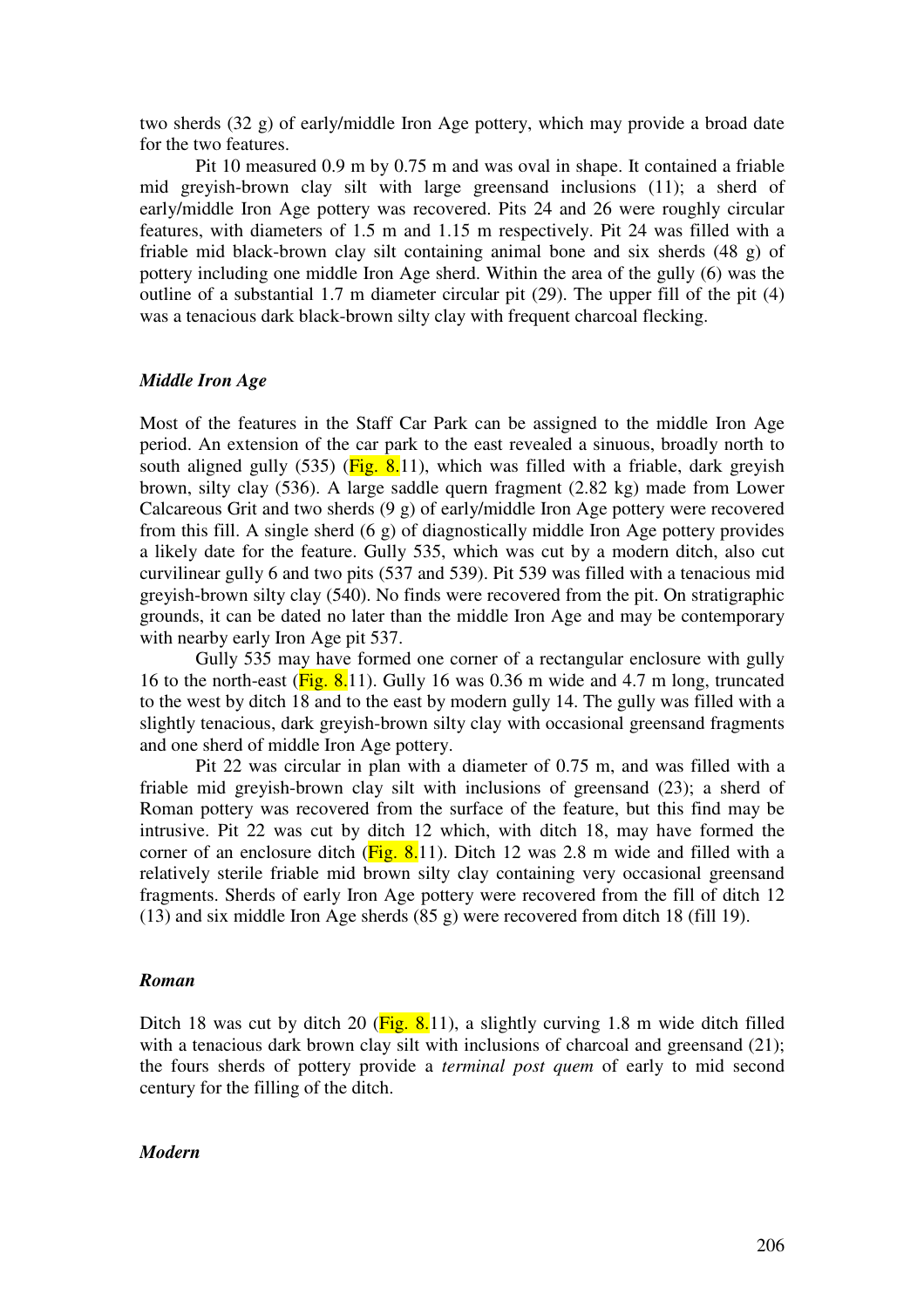Gullies 7 and 14 are parallel features 8.5 m apart running east to west ( $\overline{Fig. 8.11}$ ). The gullies cut ditches 12/18 and gullies 16 and 6. Gullies 7 and 14 measured 0.8 m and 0.7 m wide respectively and gully 7 was less that 0.1 m deep. Both gullies contained fragments of greensand and mortar, in particular fill 9, in gully 7. The greensand in the features sat at a higher level than the archaeological surface, mainly within the base of the topsoil; these features are therefore considered to be modern, probably forming part of a field drainage system.

# **Watching Brief Areas**

In addition to the main works, the watching brief monitored various areas of ground disturbance in and around Hill Farm. The work is described by area below.

# *Drainage works and foundation trenches within Hill Farm existing buildings*

# *Middle Iron Age*

Several trenches and areas were stripped or trenched for foundations, cables or drainage; the areas monitored are shown in  $Figure 8.12$ . The groundworks revealed a single pit (559) located beneath the foundation of barn to the north-west of the courtyard. Pit 559 was circular in plan with a bell-shaped profile, measuring *c*. 1.6 m in diameter and 1.1 m deep (1.4 m below the current ground surface); approximately one quarter of this feature lay within the trench. The pit contained a complex series of ten deposits representing initial deliberate backfilling (560, 561) follow by slower accumulation through natural silting with some deliberate dumps of charcoal (562- 568). The pit contained six sherds (30 g) of early/middle Iron Age pottery and two sherds (24 g) of diagnostic middle Iron Age pottery.

# *Drainage and pipe trenches to the west of Hill Farm*

To the west of Hill Farm, drainage work revealed two pits (555 and 12003) and three ditches/gullies (570, 12000 and 12007). These are mostly unphased, but pottery evidence from pit 12003 suggests that some early Iron Age activity was encountered.

# *Early Iron Age*

A small vertical-sided pit (12003) (Figs 8.12 and 8.13, Section 315) was exposed in a drainage trench to the south of the Visitors' Car Park. The pit measured 0.8 m in diameter, 0.52 m deep, and was filled with three deposits (12004, 12005 and 12006). The primary and upper deposits were mid brown clay silts; the middle layer (12005) was a thin layer of charcoal. Two sherds of early Iron Age pottery (91 g) were recovered from the upper fill (12006).

# *Iron Age?*

Pit 555, only observed in section, had a profile with vertical sides and a flat base measuring 0.7 m in diameter and 0.4 m deep. The pit contained two fills (556 and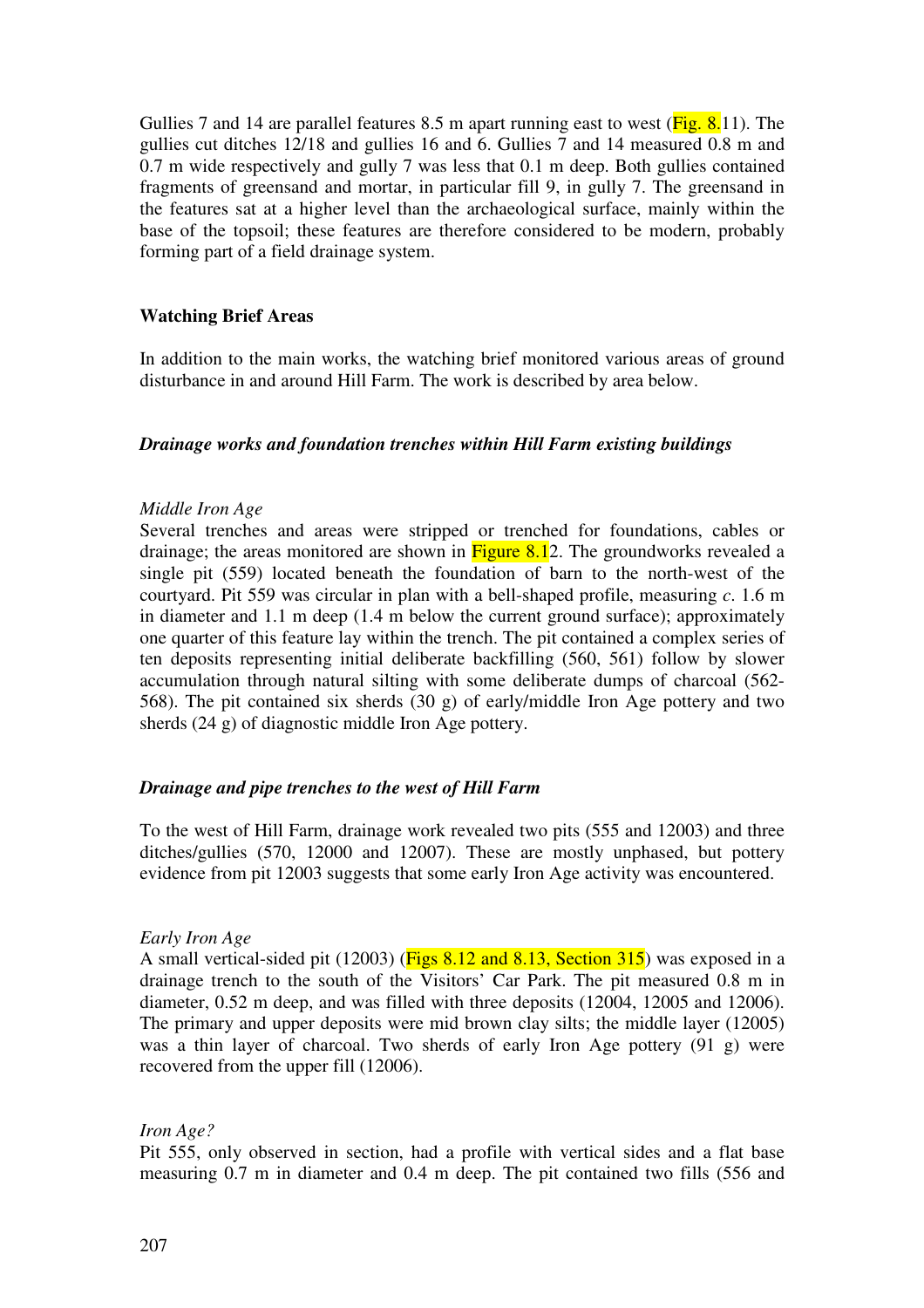557), both consisting of a mid greyish-brown silt with occasional greensand fragments; the upper fill 557 had a high proportion of charcoal. No finds were recovered from the pit, but its similarity to the form and fill of other Iron Age pits from Hill Farm make an Iron Age date most likely.

#### *Unphased*

To the south of pit 555, a shallow gully (570) aligned approximately northwestsoutheast was recorded ( $Fig. 8.12$ ). This gully, which measured 0.6 m wide and 0.1 m deep, did not extend into the excavations in the Visitors' Car Park to the west. No pottery or other datable finds were recovered from the gully.

In a drainage trench to the south of the Visitors' Car Park, a substantial northwestsoutheast ditch (12000) was recorded ( $Fig. 8.12$ ). The ditch had a V-shaped profile measuring 1.3 m wide and 0.56 m deep. It contained a silty clay primary fill containing numerous greensand fragments (12001), tipping from the north-east, perhaps indicating the location of the bank. A homogeneous mid brown silt clay with greensand fragments (12002) filled the remainder of the ditch.

Further south, a broad U-shaped ditch (12007) (Figs 8.12 and 8.13, Section 315) on a northwest-southeast alignment was exposed. The ditch, which cut early Iron Age pit 12003, was 2.14 m wide and 0.52 m deep. It contained three deposits of mid brown silty clay, with varying proportions of greensand, resulting from the natural silting of the ditch. No datable finds were recovered from these deposits.

A trench for a water pipe was also cut from Hill Farm to the Lambing Shed in the southwest area of the site ( $Fig. 8.12$ ). The trench, which measured 0.3 m wide and up to 1 m deep, cut a section through the ditch (12101) of enclosure 610 between the Visitors' Car Park and Offices excavations. The trench became shallower 4 m north of ditch 12101, and so did not reach the natural greensand into which archaeological features were cut; no northern return for this enclosure was therefore observed. A pit (12099) was identified to the south of ditch 12101. Further south, an east-west aligned ditch (12097) was cut; this ditch may represent a continuation of ditch 800 in the Offices area. A northwest-southeast aligned ditch (12095) crossed the trench to the south of Hill Farm, and probably represents a continuation of ditch 12007.

The trench continued across a field to the south-west of Hill Farm, and here it exposed three ditches (12077, 12085 and 12091) and two gullies (12083 and 12089)  $(Fig. 8.12)$ . Four pits (12079, 12081, 12085, 12087) were also identified, although only the tops of most features were examined and few finds were recovered. Ditch 12077 may represent a continuation of unphased ditch 12000, some 30 m to the north. Ditch 12085 appears to have been a continuation of Roman ditch 16090 that crossed the Ponds areas, while the geophysical survey shows that it continues further south across the field. Ditch 12091 was part of a substantial boundary ditch (also visible on the geophysical survey) running parallel to ditch 16090; a sherd of Roman pottery was recovered from its upper fill (12092), supporting the interpretation of these ditches as a Roman field system. The four pits were all located in the eastern half of the field, where the geophysical survey indicated additional Iron Age storage pits further north and east. A single sherd of Roman pottery was recovered from pit 12085; otherwise these pits are all unphased.

### *Cable trench to the east of Hill Farm*